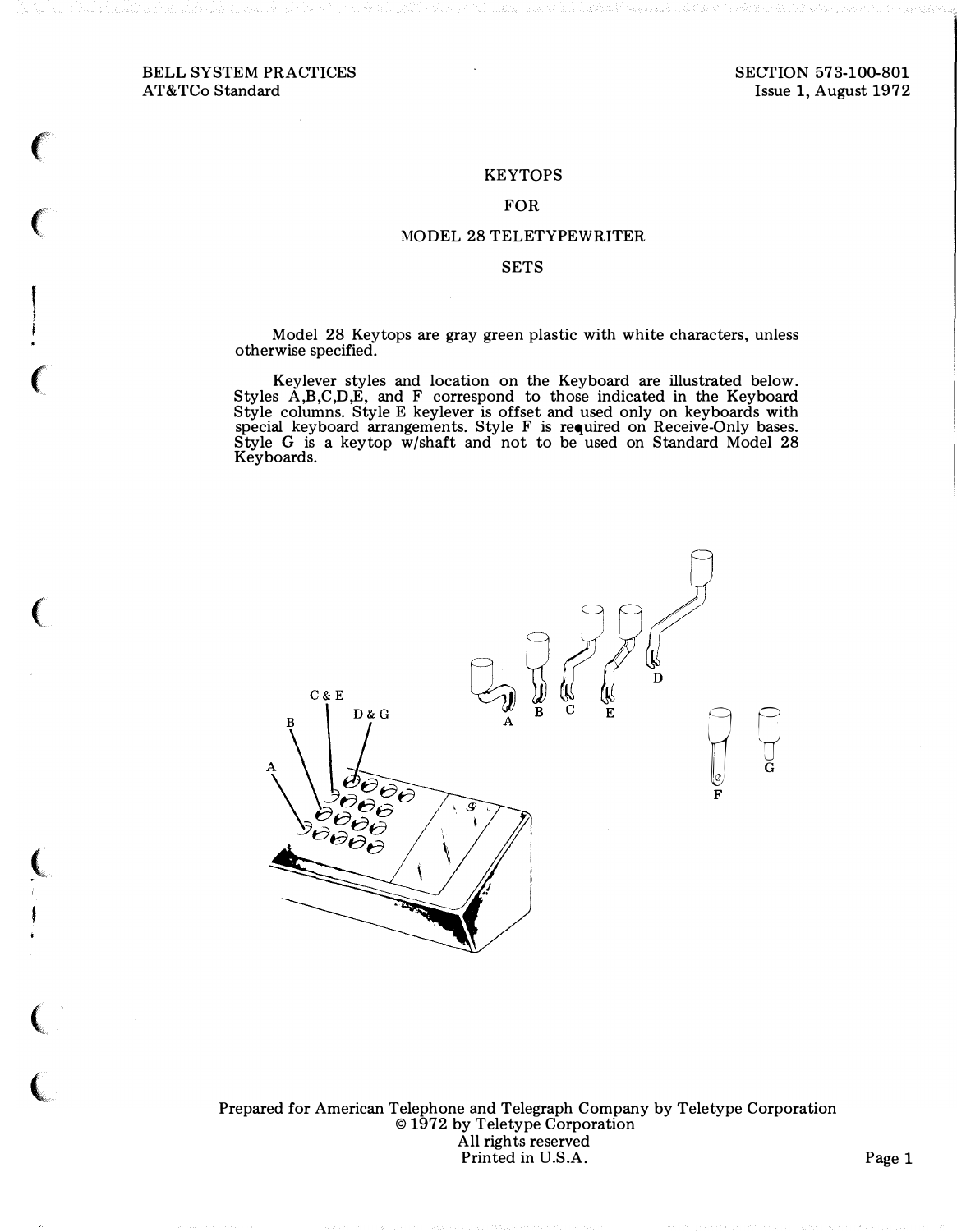| LC                                                                                                                                                               | Keytop<br>Description<br><b>UC</b>                                                                                        | Keylever<br>Assembly<br>Number                                                                                       | Keylever<br>Style                                                                                                                                                                                               | Keytop<br>Description<br>LC<br>UC                                                                                                                                                                                                                                  | Keylever<br>Assembiy<br>Number                                                                             | Keylever<br>Style                                                                                                                   |  |
|------------------------------------------------------------------------------------------------------------------------------------------------------------------|---------------------------------------------------------------------------------------------------------------------------|----------------------------------------------------------------------------------------------------------------------|-----------------------------------------------------------------------------------------------------------------------------------------------------------------------------------------------------------------|--------------------------------------------------------------------------------------------------------------------------------------------------------------------------------------------------------------------------------------------------------------------|------------------------------------------------------------------------------------------------------------|-------------------------------------------------------------------------------------------------------------------------------------|--|
| A<br>A<br>$\mathbf A$<br>$\mathbf A$<br>$\mathbf A$<br>$\mathbf A$                                                                                               | $\biguparrow \#$<br><b>TAB</b><br>$\ddot{}$                                                                               | 151302<br>152001<br>154530<br>155421<br>157329<br>157365                                                             | B<br>$\, {\bf B}$<br>$\, {\bf B}$<br>$\, {\bf B}$<br>$\, {\bf B}$<br>$\, {\bf B}$                                                                                                                               | $\, {\bf B}$<br>く<br>$\bf{B}$<br>$\mathcal{E}$<br>$\mathbf{B}$<br>$\mathbf{B}$<br>Ŧ<br>$\circ$<br>10/12<br>$\, {\bf B}$<br>7/12                                                                                                                                    | 160897<br>160905<br>160912<br>160917<br>160926<br>161054                                                   | A<br>$\mathbf A$<br>A<br>A<br>A<br>A                                                                                                |  |
| $\mathbf A$<br>$\mathbf A$<br>$\mathbf A$<br>$\mathbf A$<br>$\mathbf A$<br>$\mathbf A$<br>A<br>$\mathbf A$<br>$\bf A$<br>$\mathbf A$<br>A                        | ?<br>$\boldsymbol{Q}$<br>$\mathbf A$<br>$\overline{ON}$<br>1/2<br>1/3<br>*<br>$, \,$<br><b>BELL</b>                       | 158418<br>158438<br>158469<br>159702<br>159711<br>159718<br>160922<br>161446<br>161463<br>163082<br>163090           | $\, {\bf B}$<br>$\, {\bf B}$<br>$\bf{B}$<br>$\, {\bf B}$<br>$\, {\bf B}$<br>$\, {\bf B}$<br>$\, {\bf B}$<br>$\bf{B}$<br>B<br>B<br>$\bf{B}$                                                                      | $\frac{B}{B}$<br>3/16<br>↑<br>$\, {\bf B}$<br>3/5<br>$\bf{B}$<br>CE<br>$\, {\bf B}$<br>$\rightarrow$<br>$\varnothing$<br>$\frac{B}{B}$<br>$\mathbb{O}$<br>$\bf{B}$<br>1/8<br>$\, {\bf B}$<br>$\bf{B}$<br>$\mathbf{B}$<br>$\mathbf{B}$<br>↓<br><b>FFO</b>           | 161062<br>161079<br>161459<br>162149<br>162173<br>163078<br>163102<br>163107<br>163827<br>163842<br>163848 | A<br>$\boldsymbol{\rm{A}}$<br>$\mathbf A$<br>$\mathbf A$<br>A<br>$\mathbf A$<br>$\mathbf A$<br>A<br>$\mathbf A$<br>$\mathbf A$<br>A |  |
| $\mathbf A$<br>A<br>A<br>A<br>$\mathbf A$                                                                                                                        | $\%$<br>5/8<br>PRG.D<br>↓<br>1                                                                                            | 163100<br>163835<br>170483<br>179070<br>179821                                                                       | $\bar{B}$<br>B<br>$\bf{B}$<br>$\, {\bf B}$<br>$\bf{B}$                                                                                                                                                          | $\bar{B}$<br>$ON-2$<br>$\, {\bf B}$<br>$\boldsymbol{\mathcal{A}}$<br>$\, {\bf B}$<br>$\leftarrow$<br>$\, {\bf B}$<br>AT<br>$\bar{\mathbf{B}}$<br>ட ப<br>$\bar{B}$<br>$B$<br>$\begin{array}{c} 2 \\ 8 \end{array}$<br>$\bar{B}$<br><b>VT</b><br>$\, {\bf B}$<br>$=$ | 170487<br>179066<br>179067<br>179071<br>179075<br>179822<br>179843<br>179854<br>193581                     | A<br>$\bf A$<br>A<br>$\mathbf A$<br>$\bf A$<br>A<br>$\mathbf A$<br>A<br>$\mathbf A$                                                 |  |
| B<br>$\, {\bf B}$<br>$\, {\bf B}$<br>$\, {\bf B}$<br>$\bf{B}$<br>B<br>$\bf{B}$<br>$\mathbf{B}$<br>$\, {\bf B}$<br>$\, {\bf B}$<br>B                              | ?<br>5/8<br>$\oplus$<br><b>RUSH</b><br>OFF<br>$\%$<br>,<br>\$<br><b>EJT</b><br>8                                          | 151317<br>151909<br>152002<br>152133<br>152136<br>154525<br>155034<br>155413<br>155417<br>155428<br>157334<br>157342 | A<br>$\bf A$<br>$\mathbf A$<br>A<br>$\bf A$<br>A<br>$\mathbf A$<br>$\bf A$<br>$\mathbf A$<br>$\mathbf A$<br>A<br>A                                                                                              | B<br>B<br>B<br>B<br>$\infty$<br>$\dot{\dot{t}}$<br>$\triangledown$<br>$\, {\bf B}$<br>WS<br>$\mathbf{B}$<br>5/16<br><b>BELL</b><br>$\, {\bf B}$<br><b>ISS</b><br>$\, {\bf B}$<br>E/W<br>$\, {\bf B}$<br>ਸ<br>HT<br>$\bf{B}$                                        | 193584<br>193587<br>193592<br>193610<br>193900<br>193907<br>193910<br>193928<br>194387<br>194390<br>199053 | A<br>A<br>A<br>$\mathbf A$<br>$\bf A$<br>A<br>A<br>A<br>A<br>A<br>A                                                                 |  |
| $\bf{B}$<br>$\bf{B}$<br>B<br>$\begin{array}{c}\nB \\ B\n\end{array}$<br>$\, {\bf B}$<br>$\, {\bf B}$<br>$\, {\bf B}$<br>$\, {\bf B}$<br>$\, {\bf B}$<br>$\bf{B}$ | $\ast$<br>, ,<br>$\mathbf{D}\mathbf{Z}$<br>$@{0}\\*$<br>$\overline{\mathbf{t}}$<br><b>TAB</b><br>ON<br><b>VERT</b><br>1/3 | 157345<br>157354<br>157944<br>157961<br>158414<br>158417<br>158419<br>158434<br>158443<br>158452<br>158456<br>158465 | A<br>$\mathbf A$<br>A<br>$\boldsymbol{\rm{A}}$<br>$\boldsymbol{\rm{A}}$<br>$\boldsymbol{\rm{A}}$<br>$\boldsymbol{\rm{A}}$<br>$\mathbf A$<br>${\bf A}$<br>${\bf A}$<br>$\boldsymbol{A}$<br>$\boldsymbol{\rm{A}}$ | CCCCCCCCCCCCCCCCCCCC<br>1/8<br>$\bf{0}$<br>$\#$<br><b>TAB</b><br><b>STOP</b><br>1/4<br>$\dot{\mathscr{A}}$                                                                                                                                                         | 151315<br>151907<br>152003<br>154523<br>155035<br>155407<br>155418<br>157321<br>157339                     | A<br>$\mathbf A$<br>A<br>$\mathbf A$<br>A<br>A<br>A<br>$\mathbf A$<br>A                                                             |  |
| $\, {\bf B}$<br>$\, {\bf B}$<br>$\bf{B}$<br>$\, {\bf B}$<br>$\, {\bf B}$<br>$_{\rm B}^{\rm B}$<br>$\bf{B}$<br>$\bf{B}$                                           | $\mathbf +$<br><b>STOP</b><br>ڎ<br>حب<br>3/4<br><b>FO</b><br>1/2                                                          | 159714<br>159716<br>160108<br>160121<br>160122<br>160715<br>160721<br>160723<br>160725                               | A<br>$\boldsymbol{A}$<br>${\bf A}$<br>A<br>$\mathbf A$<br>${\bf A}$<br>$\mathbf A$<br>$\mathbf A$<br>$\mathbf A$                                                                                                | ON<br>$\mathbf c$<br>1/2<br>¢<br>&<br>$\frac{1}{\circ}$<br>$, \,$                                                                                                                                                                                                  | 157343<br>157346<br>157945<br>157957<br>157964<br>158410<br>158420<br>158441<br>159708                     | $\mathbf A$<br>$\mathbf A$<br>$\mathbf A$<br>$\mathbf A$<br>$\mathbf A$<br>$\mathbf A$<br>${\bf A}$<br>$\mathbf A$<br>A             |  |

See page 1 for keylever illustrations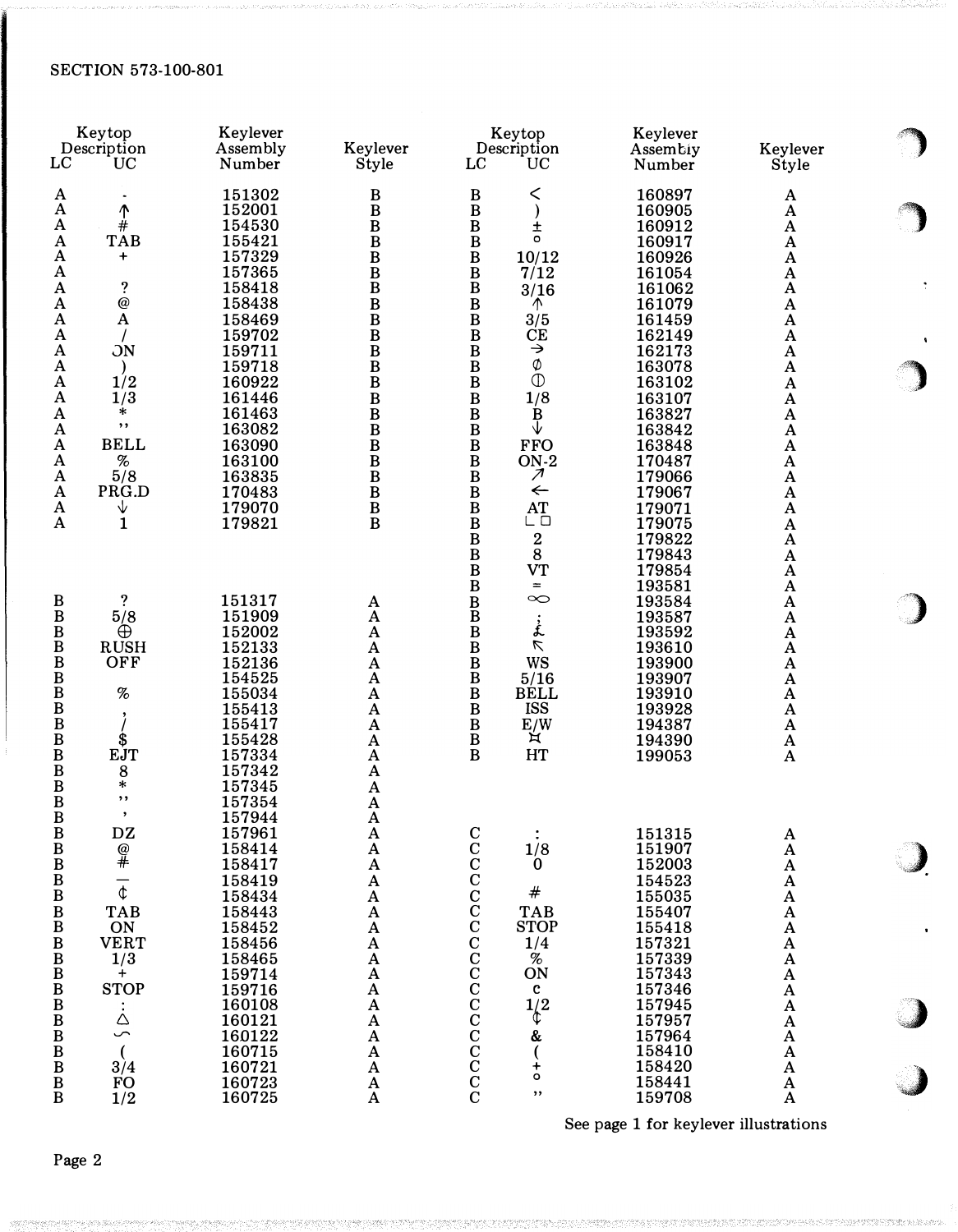| LC                                                                                                                                                                                                                                                                                                                           | Keytop<br>Description<br>UC                                                                                                                                                                                                                                                                                                                                                          | Keylever<br>Assembly<br>Number                                                                                                                                                                                                                                                                                                         | Keylever<br>Style                                                                                                                                                                                                                                                                                                                                                                                                                                                                                                                     | LC                                                                                                                                                                                                                                                                                                                                                                                                                                       | Keytop<br>Description<br><b>UC</b>                                                                                                                                                                                                                                                                                                      | Keylever<br>Assembly<br>Number                                                                                                                                                                                                                                                                           | Keylever<br>Style                                                                                                                                                                                                                                                                                                                                                                                                                                                    |
|------------------------------------------------------------------------------------------------------------------------------------------------------------------------------------------------------------------------------------------------------------------------------------------------------------------------------|--------------------------------------------------------------------------------------------------------------------------------------------------------------------------------------------------------------------------------------------------------------------------------------------------------------------------------------------------------------------------------------|----------------------------------------------------------------------------------------------------------------------------------------------------------------------------------------------------------------------------------------------------------------------------------------------------------------------------------------|---------------------------------------------------------------------------------------------------------------------------------------------------------------------------------------------------------------------------------------------------------------------------------------------------------------------------------------------------------------------------------------------------------------------------------------------------------------------------------------------------------------------------------------|------------------------------------------------------------------------------------------------------------------------------------------------------------------------------------------------------------------------------------------------------------------------------------------------------------------------------------------------------------------------------------------------------------------------------------------|-----------------------------------------------------------------------------------------------------------------------------------------------------------------------------------------------------------------------------------------------------------------------------------------------------------------------------------------|----------------------------------------------------------------------------------------------------------------------------------------------------------------------------------------------------------------------------------------------------------------------------------------------------------|----------------------------------------------------------------------------------------------------------------------------------------------------------------------------------------------------------------------------------------------------------------------------------------------------------------------------------------------------------------------------------------------------------------------------------------------------------------------|
| $\mathbf C$<br>$\mathbf C$<br>$\rm \bar{C}$<br>$\rm \bar{C}$<br>$\mathbf C$<br>$\mathbf C$<br>$\tilde{C}$<br>$\rm \bar{C}$<br>$\tilde{\mathbf{C}}$<br>$\rm\frac{C}{C}$<br>$\rm\frac{C}{C}$<br>$\mathbf C$<br>$\rm \bar{C}$<br>CCCCCCCCC<br>$\mathbf C$<br>$\rm\frac{C}{C}$<br>$\mathbf C$<br>$\rm\frac{C}{C}$<br>$\mathbf C$ | L/L<br><b>FO</b><br>$\begin{array}{c} + \end{array}$<br>$\blacktriangledown$<br>X<br>$\ast$<br>$\mathcal{L}^*$<br>5/12<br>$\dot{C}/O$<br>2/12<br>,<br>1/3<br>0Z<br>1/5<br>NP<br>, ,<br>FS<br>$\ddot{\phantom{0}},$<br>$\frac{1}{2}$<br>$\overleftarrow{\text{vT}}$<br>$\rightarrow$<br>GR<br>$\mathop{\rm{OFF}}$<br><b>VOID</b><br>$W-R-U$<br>$+ -$<br>$\mathbb O$<br><b>FB</b><br>3 | 159719<br>160113<br>160717<br>160732<br>160900<br>160915<br>160916<br>160921<br>160924<br>161052<br>161055<br>161064<br>161069<br>161075<br>161457<br>161467<br>161480<br>162148<br>162158<br>163087<br>163094<br>163097<br>163099<br>163110<br>163826<br>163843<br>164440<br>164454<br>164457<br>164460<br>179069<br>179077<br>179823 | A<br>$\mathbf{A}$<br>${\bf A}$<br>$\mathbf A$<br>$\mathbf A$<br>$\mathbf A$<br>$\mathbf A$<br>$\mathbf A$<br>$\mathbf A$<br>$\mathbf A$<br>$\mathbf A$<br>$\mathbf A$<br>$\mathbf A$<br>$\mathbf A$<br>$\mathbf A$<br>$\mathbf A$<br>$\mathbf A$<br>$\mathbf A$<br>$\boldsymbol{\rm{A}}$<br>$\overline{A}$<br>$\bf A$<br>$\bf A$<br>$\overline{A}$<br>$\bf A$<br>$\boldsymbol{\rm{A}}$<br>$\overline{A}$<br>$\mathbf A$<br>$\mathbf A$<br>$\boldsymbol{\rm{A}}$<br>$\mathbf A$<br>$\mathbf A$<br>$\boldsymbol{\rm{A}}$<br>$\mathbf A$ | $\mathbf D$<br>$\mathbf D$<br>$\mathbf D$<br>$\mathbf D$<br>$\mathbf D$<br>$\mathbf D$<br>$\mathbf D$<br>$\mathbf D$<br>D<br>$\mathbf D$<br>$\mathbf D$<br>$\mathbf D$<br>D<br>$\mathbf D$<br>$\mathbf D$<br>$\mathbf D$<br>$\mathbf D$<br>$\mathbf D$<br>$\mathbf D$<br>$\mathbf D$<br>${\bf D}$<br>$\mathbf D$<br>$\mathbf D$<br>$\mathbf D$<br>$\mathbf D$<br>$\mathbf D$<br>$\mathbf D$<br>$\mathbf D$<br>$\mathbf D$<br>$\mathbf D$ | <b>TAB</b><br>1/3<br>$\%$<br>$\ddot{+}$<br>@<br>ON<br>1/4<br>$\rightarrow$<br>AT<br>1/3<br>$\lt$<br>WRU<br>▲<br>STP-2<br><b>VERT</b><br><b>FO</b><br><b>FFO</b><br>$\ddot{}$<br>Ø<br>$\mathbf{4}$<br>$\mathop{\oplus}\limits^{\bar{\mathbb{Q}}} _{\mathbf{BELL}}$<br>1/12<br>$\blacktriangleright$<br>$\mathop{\mathrm{dR}}^\mathbf{f}$ | 158455<br>159705<br>159709<br>159722<br>159732<br>160100<br>160103<br>160112<br>161048<br>161056<br>161072<br>161077<br>161454<br>161472<br>162151<br>163849<br>164438<br>179072<br>179073<br>179074<br>179824<br>179842<br>179847<br>193583<br>193909<br>194381<br>194394<br>194405<br>199045<br>309154 | B<br>$\, {\bf B}$<br>$\, {\bf B}$<br>$\, {\bf B}$<br>$\, {\bf B}$<br>$\, {\bf B}$<br>$_{\rm B}^{\rm B}$<br>$\, {\bf B}$<br>$\, {\bf B}$<br>$\bar{B}$<br>$\, {\bf B}$<br>$\, {\bf B}$<br>$\, {\bf B}$<br>$\, {\bf B}$<br>$\, {\bf B}$<br>$\, {\bf B}$<br>$\, {\bf B}$<br>$\, {\bf B}$<br>$\, {\bf B}$<br>$\, {\bf B}$<br>$\, {\bf B}$<br>$\, {\bf B}$<br>$\, {\bf B}$<br>$\, {\bf B}$<br>$\, {\bf B}$<br>$\, {\bf B}$<br>$\, {\bf B}$<br>$\, {\bf B}$<br>$\, {\bf B}$ |
| $\rm\frac{C}{C}$<br>$\mathbf C$<br>$\rm\frac{C}{C}$<br>$\frac{C}{C}$                                                                                                                                                                                                                                                         | $^\text{\textregistered}$<br><b>BELL</b><br>V<br>CC<br>3/4<br>1/16                                                                                                                                                                                                                                                                                                                   | 179839<br>193580<br>193608<br>193901<br>193930<br>194376<br>194396                                                                                                                                                                                                                                                                     | $\bf A$<br>$\bf A$<br>$\bf A$<br>$\mathbf A$<br>$\mathbf A$<br>$\mathbf A$<br>$\mathbf A$                                                                                                                                                                                                                                                                                                                                                                                                                                             | E<br>EEEE<br>$\overline{E}$                                                                                                                                                                                                                                                                                                                                                                                                              | 3<br><b>TAB</b><br>$\pmb{\#}$<br>1/3<br>5                                                                                                                                                                                                                                                                                               | 151294<br>155400<br>157940<br>163101<br>163821<br>179825                                                                                                                                                                                                                                                 | $\mathbf C$<br>$\begin{smallmatrix}&&&\C&C&C\C&C&C\end{smallmatrix}$                                                                                                                                                                                                                                                                                                                                                                                                 |
| D<br>$\mathbf D$<br>${\bf D}$<br>D<br>$\mathbf D$<br>$\mathbf D$<br>$\mathbf D$<br>$\mathbf D$<br>$\mathbf D$<br>$\mathbf D$<br>$\mathbf D$<br>$\mathbf D$<br>$\mathbf D$<br>$\mathbf D$<br>D                                                                                                                                | $\frac{1}{2}$<br>$, \,$<br>$\ast$<br>/16<br>o<br>咯<br>OFF<br>&<br>$\Diamond$<br>$\dot{BO}$                                                                                                                                                                                                                                                                                           | 151304<br>152004<br>154531<br>155038<br>155401<br>155406<br>155410<br>157322<br>157326<br>157331<br>157355<br>157956<br>157967<br>158421<br>158448                                                                                                                                                                                     | $\mathbf{B}$<br>$\mathbf{B}$<br>$\begin{array}{c} \mathbf{B} \\ \mathbf{B} \\ \mathbf{B} \end{array}$<br>$\mathbf{B}$<br>$\mathbf{B}$<br>$\bf{B}$<br>$\, {\bf B}$<br>$\overline{B}$<br>$\bf{B}$<br>$\bf{B}$<br>B                                                                                                                                                                                                                                                                                                                      | 平平平平平平平平平<br>F<br>F<br>F<br>F<br>$\mathbf F$<br>F                                                                                                                                                                                                                                                                                                                                                                                        | Ţ<br>1/4<br>$\rightarrow$<br>$% \mathcal{P}_{\mathrm{C}}\left( \mathcal{P}_{\mathrm{C}}\right)$<br>$\#$<br>$\overset{\uparrow}{\mathcal{E}}$<br>3/4<br>1/2<br>$\circ$<br>$\mathbf{CS}$<br>f<br><b>CHI</b><br>$\widetilde{\text{N}}$                                                                                                     | 151305<br>151902<br>152005<br>152020<br>152130<br>154520<br>155026<br>155036<br>155040<br>155405<br>155426<br>155430<br>157347<br>157364<br>157963                                                                                                                                                       | $\, {\bf B}$<br>$\, {\bf B}$<br>$\overline{B}$<br>$\frac{\text{B}}{\text{B}}$<br>$\bf{B}$<br>$\, {\bf B}$<br>$\overline{B}$<br>$\, {\bf B}$<br>$\, {\bf B}$<br>$\, {\bf B}$<br>$\, {\bf B}$<br>$\, {\bf B}$<br>$\overline{B}$                                                                                                                                                                                                                                        |

 $\frac{1}{2}$ 

 $\big($ 

 $\overline{C}$ 

 $\frac{1}{2}$ 

 $\ddot{\bullet}$ 

 $\big($ 

 $\big($ 

 $\big($ 

 $\overline{C}$ 

 $\overline{\mathbf{C}}$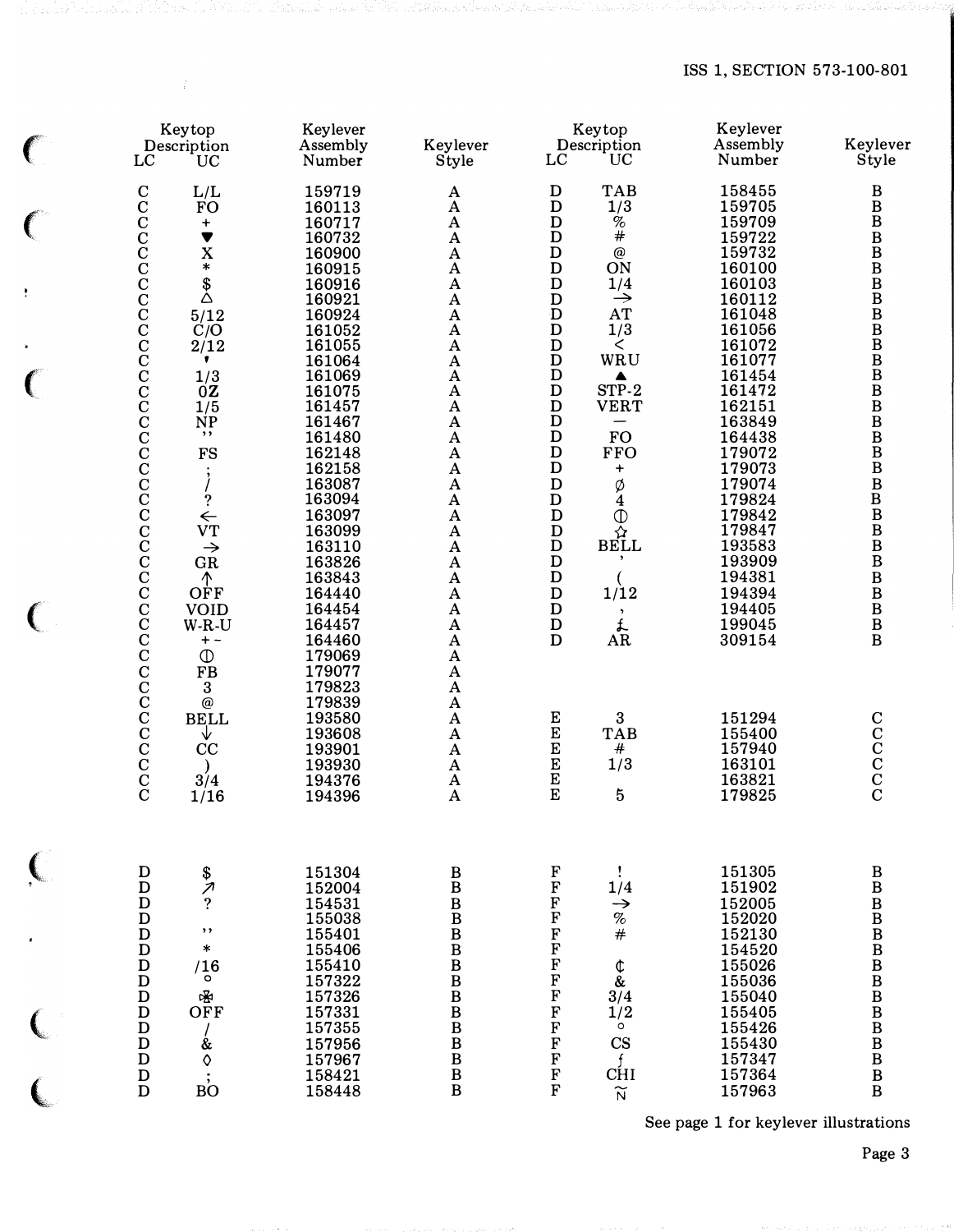| LC                                                                                                                                                                                                                                                                                                                        | Keytop<br>Description<br>UC                                                                                                                                                                                                                                                                  | Keylever<br>Assembly<br>Number                                                                                                                                                                                                                         | Keylever<br>Style                                                                                                                                                                                                                                                                                     | Keytop<br>Description<br>LC<br>UC                                                                                                                                                                                                                                                                                                                                                                                                                                                                              | Keylever<br>Assembly<br>Number                                                                                                                                                                                                                         | Keylever<br>Style                                                                                                                                                                                                                                                                             |
|---------------------------------------------------------------------------------------------------------------------------------------------------------------------------------------------------------------------------------------------------------------------------------------------------------------------------|----------------------------------------------------------------------------------------------------------------------------------------------------------------------------------------------------------------------------------------------------------------------------------------------|--------------------------------------------------------------------------------------------------------------------------------------------------------------------------------------------------------------------------------------------------------|-------------------------------------------------------------------------------------------------------------------------------------------------------------------------------------------------------------------------------------------------------------------------------------------------------|----------------------------------------------------------------------------------------------------------------------------------------------------------------------------------------------------------------------------------------------------------------------------------------------------------------------------------------------------------------------------------------------------------------------------------------------------------------------------------------------------------------|--------------------------------------------------------------------------------------------------------------------------------------------------------------------------------------------------------------------------------------------------------|-----------------------------------------------------------------------------------------------------------------------------------------------------------------------------------------------------------------------------------------------------------------------------------------------|
| $\mathbf F$<br>$\mathbf F$<br>F<br>$\bf F$<br>$\bf F$<br>F<br>$\mathbf F$<br>$\mathbf F$<br>F<br>$\mathbf F$<br>$\mathbf F$<br>$\bf F$<br>$\mathbf F$<br>$\mathbf F$<br>$\bf F$<br>$\mathbf F$<br>$\mathbf F$<br>$\mathbf F$<br>$\mathbf F$<br>$\mathbf F$<br>$\bf F$<br>$\bf F$<br>$\mathbf F$<br>$\bf F$<br>$\mathbf F$ | <b>TAB</b><br><b>DATA</b><br>, ,<br>$\ast$<br>$\mathbf{F}$<br>1/3<br><b>STOP</b><br>X<br>Λ<br>?<br>★<br>$\overset{\textcircled{\footnotesize{0}}}{\mathbb{D}}$<br>ON<br>$\mathsf Q$<br>$\overline{\phantom{0}}$<br><b>FO</b><br><b>SD</b><br>$\ddot{}$<br>$\overline{CX}$<br>V<br>OFF<br>C/O | 158406<br>158408<br>158409<br>158413<br>158433<br>158435<br>158458<br>159710<br>159717<br>159724<br>160119<br>160128<br>160739<br>160901<br>160906<br>160908<br>160909<br>160911<br>161049<br>161067<br>161073<br>161080<br>162147<br>162179<br>162180 | B<br>$\bf{B}$<br>$\bf{B}$<br>$\bf{B}$<br>$\bf{B}$<br>$\bf{B}$<br>$\bf{B}$<br>$\bf{B}$<br>$\bf{B}$<br>$\bf{B}$<br>$\bf{B}$<br>$\bf{B}$<br>$\bf{B}$<br>$\bf{B}$<br>$\bf{B}$<br>$\bf{B}$<br>$\bf{B}$<br>$\bf{B}$<br>$\bf{B}$<br>$\bf{B}$<br>$\bf{B}$<br>$\bf{B}$<br>$\, {\bf B}$<br>$\bf{B}$<br>$\bf{B}$ | $\mathbf G$<br><b>TFO</b><br>G<br><b>FO</b><br>£<br>G<br>$\mathbf G$<br>G<br>OFF<br>G<br>$\overline{G}$<br>$^{\copyright}$<br>,,<br>$\mathbf G$<br>$\mathbf G$<br>FS<br>$\mathbf G$<br><b>FFO</b><br>$\mathbf G$<br>FF<br>¢<br>G<br>$\overline{G}$<br>$\infty$<br>${\bf G}$<br>#<br>$\mathbf G$<br>$\Box$<br>$\mathbf G$<br>⊕<br>$\mathbf G$<br>$\mathbf G$<br>$\mathbf G$<br>H TAB<br>${\bf G}$<br>م<br>و<br>$_{\rm G}^{\rm G}$<br>CR<br>$\tilde{G}$<br>$\overline{7}$<br>$\mathbf G$<br>HT<br>${\bf G}$<br>X | 157356<br>157359<br>157955<br>158422<br>158444<br>158454<br>159703<br>159704<br>160120<br>160131<br>160705<br>160708<br>160736<br>160891<br>161452<br>162175<br>163845<br>164448<br>164451<br>164462<br>179062<br>179079<br>179827<br>179855<br>193604 | B<br>$\, {\bf B}$<br>B<br>$\, {\bf B}$<br>B<br>B<br>$\, {\bf B}$<br>B<br>B<br>$\, {\bf B}$<br>$\, {\bf B}$<br>B<br>$\bf{B}$<br>B<br>$\, {\bf B}$<br>$\bf{B}$<br>$\, {\bf B}$<br>B<br>$\, {\bf B}$<br>$\, {\bf B}$<br>$\, {\bf B}$<br>$\, {\bf B}$<br>$\, {\bf B}$<br>$\bf{B}$<br>$\, {\bf B}$ |
| $\mathbf F$<br>$\mathbf F$<br>$\bf F$<br>$\bf F$<br>$\mathbf F$<br>$\mathbf F$<br>$\mathbf F$<br>F<br>$\mathbf F$<br>$\mathbf F$<br>F<br>$\mathbf F$                                                                                                                                                                      | \$<br>FFP<br>$\begin{smallmatrix} 0 \\ \hline \end{smallmatrix}$<br>GALS<br>E<br><b>FFO</b><br>n<br>6<br><b>START</b><br>2/3                                                                                                                                                                 | 163083<br>163089<br>163844<br>164432<br>164450<br>164464<br>179064<br>179068<br>179826<br>179853<br>193597<br>193602                                                                                                                                   | $\bf{B}$<br>$\bf{B}$<br>$\bf{B}$<br>$\bf{B}$<br>$\bf{B}$<br>$\bf{B}$<br>$\bf{B}$<br>$\bf{B}$<br>$\bf{B}$<br>$\bf{B}$<br>$\bf{B}$<br>$\bf{B}$                                                                                                                                                          | <b>DISK</b><br>G<br>$\mathbf G$<br><b>STOP</b><br>$\mathbf G$<br>?<br>G<br>11/16<br>G<br>\$<br>$\overline{G}$<br>J<br><b>EEEE</b><br>$\mathbf G$<br>G                                                                                                                                                                                                                                                                                                                                                          | 193612<br>193585<br>193591<br>194398<br>194403<br>304580<br>309156<br>309161                                                                                                                                                                           | B<br>B<br>B<br>B<br>B<br>$\, {\bf B}$<br>B<br>B                                                                                                                                                                                                                                               |
| $\mathbf F$<br>$\mathbf F$<br>$\mathbf F$<br>$\mathbf F$<br>$\mathbf F$<br>$\mathbf F$<br>$\mathbf F$<br>$\mathbf F$<br>${\bf F}$                                                                                                                                                                                         | Δ<br>AK<br><b>RLF</b><br>$\lambda$<br>$\oplus$<br>5/16<br>$\bullet$<br><b>VT</b><br>AS                                                                                                                                                                                                       | 193611<br>193902<br>193933<br>194382<br>194393<br>194395<br>199057<br>309151<br>309155                                                                                                                                                                 | $\bf{B}$<br>$\bf{B}$<br>$\bf{B}$<br>$\bf{B}$<br>$\bf{B}$<br>$\bar{B}$<br>$\bf{B}$<br>$\bf{B}$<br>$\bf{B}$                                                                                                                                                                                             | $H_{\rm 2}$<br>$\, {\rm H}$<br><b>STOP</b><br>H<br>£<br>$H_{\rm}$<br>$\frac{\sqrt{2}}{4}$<br>$H_{\rm}$<br>H<br>OFF<br>$\overline{\circ}$<br>$H_{\rm}$<br>$H_{\rm}$<br>1/2<br>H<br><b>FFO</b><br>$H_{\rm}$<br>$\, +$<br>$\, {\rm H}$<br>$\ddot{\cdot}$<br>H<br>$\rightarrow$<br>FO<br>$\, {\rm H}$                                                                                                                                                                                                              | 151307<br>151903<br>152007<br>152008<br>152009<br>154528<br>155026<br>155403<br>155422<br>157538<br>157360<br>157968<br>158431                                                                                                                         | B<br>B<br>$\, {\bf B}$<br>$\, {\bf B}$<br>$\mathbf{B}$<br>$\, {\bf B}$<br>$\, {\bf B}$<br>$\, {\bf B}$<br>$\, {\bf B}$<br>$\, {\bf B}$<br>$\, {\bf B}$<br>B                                                                                                                                   |
|                                                                                                                                                                                                                                                                                                                           | s<br>V<br>ON<br><b>TAB</b><br>$\%$<br>$\ddot{}$<br>9                                                                                                                                                                                                                                         | 151306<br>152006<br>154527<br>154532<br>15.5037<br>155402<br>155427<br>157323<br>157348                                                                                                                                                                | B<br>$\bf{B}$<br>$\bf{B}$<br>$\bf{B}$<br>$\bf{B}$<br>$\bf{B}$<br>$\overline{B}$<br>$\, {\bf B}$<br>$\bf{B}$                                                                                                                                                                                           | $\, {\rm H}$<br>$\&$<br>$\ast$<br>$\, {\rm H}$<br>$\, {\rm H}$<br>$\ddot{\hat{z}}$<br>$\rm H$<br>$H_{\rm}$<br>$H_{\rm}$<br>Ф<br>$\, {\rm H}$<br>Ø<br>H<br>H<br>ON                                                                                                                                                                                                                                                                                                                                              | 158440<br>158457<br>159707<br>159723<br>159725<br>160713<br>160730<br>161450<br>161477                                                                                                                                                                 | B<br>$\, {\bf B}$<br>B<br>B<br>B<br>B<br>$\, {\bf B}$<br>$\, {\bf B}$<br>$\bf{B}$                                                                                                                                                                                                             |

See page 1 for keylever illustrations

1

 $\ddot{\phantom{1}}$ 

 $\sim$ 

1

 $\bullet$ 

 $\bigcup$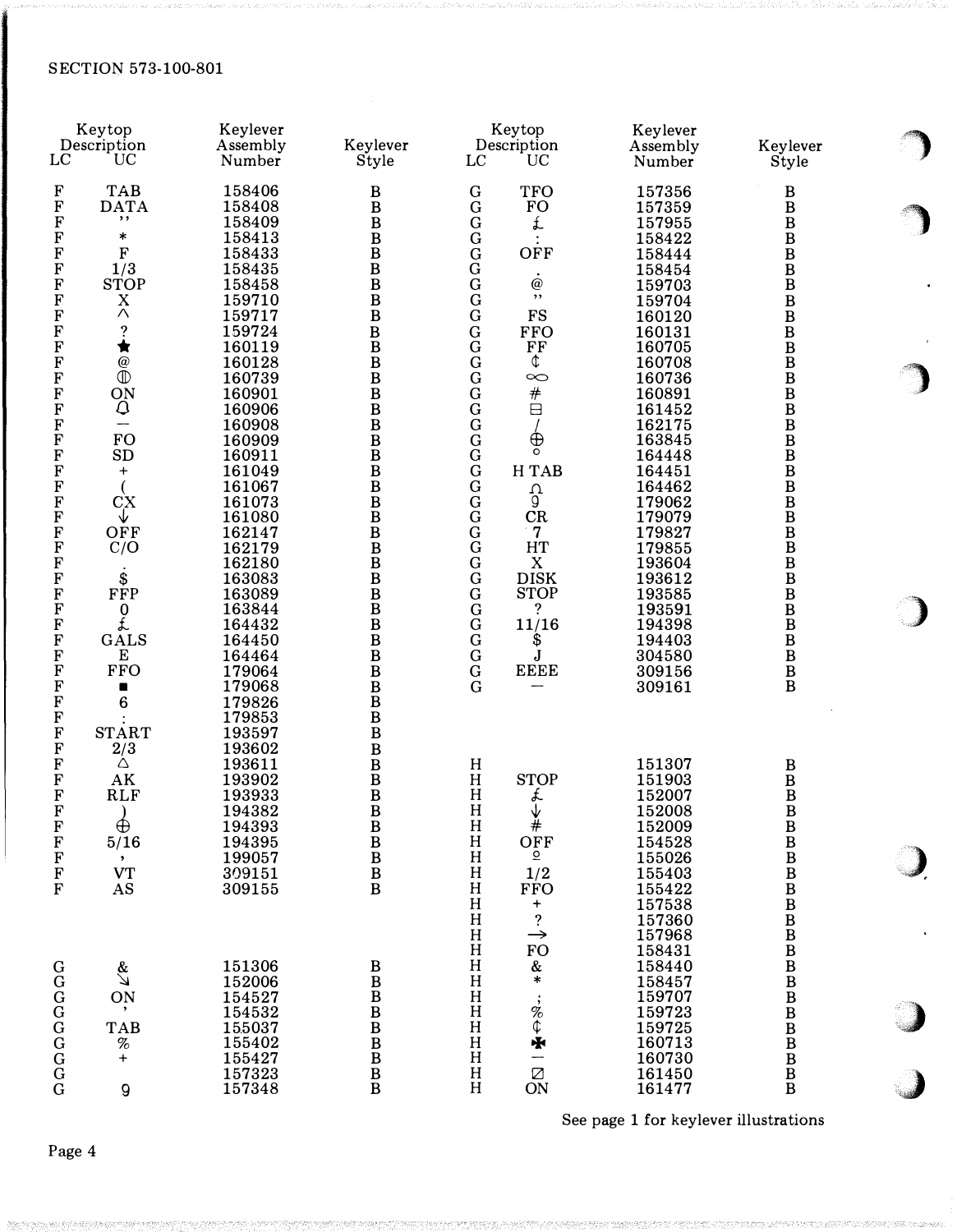## ISS 1, SECTION 573-100-801

|              | LC                                                                                                 | Keytop<br>Description<br>UC                                                                                | Keylever<br>Assembly<br>Number                                                                             | Keylever<br>Style                                                                                                                      | Keytop<br>Description<br><b>UC</b><br>LC                                                                                                                                                                                                                                      | Keylever<br>Assembly<br>Number                                                                                                           | Keylever<br>Style                            |
|--------------|----------------------------------------------------------------------------------------------------|------------------------------------------------------------------------------------------------------------|------------------------------------------------------------------------------------------------------------|----------------------------------------------------------------------------------------------------------------------------------------|-------------------------------------------------------------------------------------------------------------------------------------------------------------------------------------------------------------------------------------------------------------------------------|------------------------------------------------------------------------------------------------------------------------------------------|----------------------------------------------|
|              | H<br>$\mathbf H$<br>$\mathbf H$<br>H<br>H<br>HH<br>H                                               | $\bigoplus$<br>/12<br>ANS BK<br><b>VERT</b><br><b>TAB</b><br><b>CWT</b>                                    | 162154<br>163076<br>163086<br>163851<br>164437<br>164444<br>164453                                         | B<br>$\, {\bf B}$<br>$\, {\bf B}$<br>$\, {\bf B}$<br>B<br>$\bf{B}$                                                                     | PR<br>J<br>/PL<br>J<br>J<br><b>NPS</b><br>,,<br>J<br>J<br>J<br><b>STOP</b><br>J<br>₽                                                                                                                                                                                          | 161076<br>161078<br>161473<br>162170<br>163081<br>163084<br>163088                                                                       | B                                            |
|              | $\, {\bf H}$<br>H<br>$\mathbf H$<br>H<br>$\mathbf H$<br>$\, {\bf H}$<br>$\mathbf H$<br>H<br>H<br>H | <b>TAB</b><br>8<br><b>FEED</b><br>o<br>$\uparrow$<br>AT<br>$\blacktriangledown$<br>$\Lambda$<br><b>EOM</b> | 164459<br>179828<br>193613<br>193920<br>193926<br>193934<br>193935<br>194377<br>194391<br>194407           | $\mathbf{B}$<br>$\mathbf{B}$<br>$\bf{B}$<br>$\, {\bf B}$<br>$\bar{B}$<br>$\bar{B}$<br>$B$<br>$\bar{B}$<br>$\mathbf{B}$<br>$\mathbf{B}$ | J<br>J<br>25/32<br>OFF<br>J<br>J<br><b>FFO</b><br>J<br>EP<br>£<br>J<br>J<br><b>SW</b><br>J<br><b>VERT</b><br>J<br>$\boldsymbol{\nabla}$<br><b>VT</b><br>J                                                                                                                     | 163096<br>163839<br>163840<br>164430<br>164455<br>164458<br>170484<br>179076<br>179851<br>193598                                         | BBBBBBBBBBBBBBBBBBBBBBB                      |
|              | H<br>H<br>$\, {\bf H}$                                                                             | <b>VA</b><br><b>EOB</b>                                                                                    | 304569<br>309157<br>309165                                                                                 | $\bf{B}$<br>$\bf{B}$                                                                                                                   | J<br>1/4<br>$\overline{?}$<br>J<br>7/8<br>J<br>J<br>5/8<br>J<br>$\leftarrow$<br>J<br>J<br>\$                                                                                                                                                                                  | 193603<br>193914<br>193923<br>193924<br>193925<br>199052<br>309150                                                                       |                                              |
|              | $\frac{I}{I}$<br>$\mathbf I$                                                                       | 8<br>9                                                                                                     | 151299<br>160110<br>179829                                                                                 | $\begin{matrix} 0 \\ 0 \\ 0 \end{matrix}$                                                                                              |                                                                                                                                                                                                                                                                               |                                                                                                                                          |                                              |
|              | J<br>J<br>J<br>J<br>J<br>J<br>J<br>J<br>J<br>J<br>J                                                | ▼<br>$\bullet$<br>↙<br>Ø<br>¢<br><b>BELL</b><br>X<br>ON<br>/32<br>Ŧ                                        | 151308<br>151904<br>152010<br>152017<br>152018<br>152132<br>152134<br>154533<br>155031<br>155411<br>155419 | $\, {\bf B}$<br>$\mathbf{B}$<br>$\mathbf{B}$<br>$\bf{B}$<br>$\bar{B}$<br>$\frac{B}{B}$<br>$\bf{B}$<br>$\bf{B}$<br>$\overline{B}$<br>B  | ${\bf K}$<br>1/2<br>$\bf K$<br>$\bf K$<br>$\longleftarrow$<br>$\bf K$<br>$\bf K$<br>PO<br>$\bf K$<br>&<br>k<br>$\bf K$<br>$\bf K$<br><b>NYC</b><br>$\bf K$<br><b>STOP</b><br>$\bf K$<br>$\bf K$<br>$+$<br>$\bf K$<br><b>TAB</b><br>$\mathbf K$<br>0<br>$\bf K$<br>$\circleda$ | 151309<br>151905<br>152011<br>154521<br>155423<br>157338<br>157350<br>157363<br>157941<br>158424<br>158453<br>158468<br>160102<br>160104 | $\, {\bf B}$<br>BBBBBBBBBBBB<br>$\, {\bf B}$ |
| $\big($      | J<br>J<br>J<br>J<br>J<br>J<br>J                                                                    | 1/2<br>$\ast$<br>%<br>i<br>YÌP<br>YD<br>Yd                                                                 | 157320<br>157340<br>157341<br>157349<br>157362<br>157958<br>157962                                         | $\mathbf{B}$<br>$\mathbf{B}$<br><b>BBBBBB</b>                                                                                          | ON<br>$\bf K$<br>$\ast$<br>$\bf K$<br>OFF<br>$\bf K$<br>$\bf K$<br>$\bf K$<br>FO<br>$\overline{\mathcal{A}}$<br>$\bf K$<br>$\bf K$                                                                                                                                            | 160117<br>160728<br>160902<br>160903<br>160914<br>160920<br>161066                                                                       |                                              |
| ŧ<br>$\big($ | J<br>J<br>J<br>J<br>J<br>J                                                                         | $\frac{\#}{=}$<br><b>TAB</b><br><b>FO</b><br>2/3                                                           | 157965<br>158423<br>158447<br>158459<br>159706<br>159726                                                   | <b>BBBBBB</b>                                                                                                                          | #<br>$\bf K$<br><b>DISC</b><br>$\bf K$<br>PR<br>$\bf K$<br>,,<br>$\bf K$<br>$\bf K$<br>$\bf K$<br>¢                                                                                                                                                                           | 161453<br>161466<br>161474<br>162162<br>162164<br>163079                                                                                 | BBBBBBBBBBBBBBBBBB                           |
|              | J<br>J<br>J<br>J                                                                                   | Δ<br>$\ddot{}$<br>&<br>ิ∕ซี                                                                                | 159728<br>160115<br>160918<br>161051                                                                       | $_{\rm B}^{\rm B}$                                                                                                                     | $\bf K$<br>$\bf K$<br>$\bf K$<br>$\frac{1/5}{PFO}$<br>$\bf K$                                                                                                                                                                                                                 | 163104<br>163822<br>163823<br>163828                                                                                                     |                                              |

 $\big($ 

 $\epsilon$ 

 $\big($ 

 $\overline{\mathbf{C}}$ 

 $\overline{\mathbb{C}}$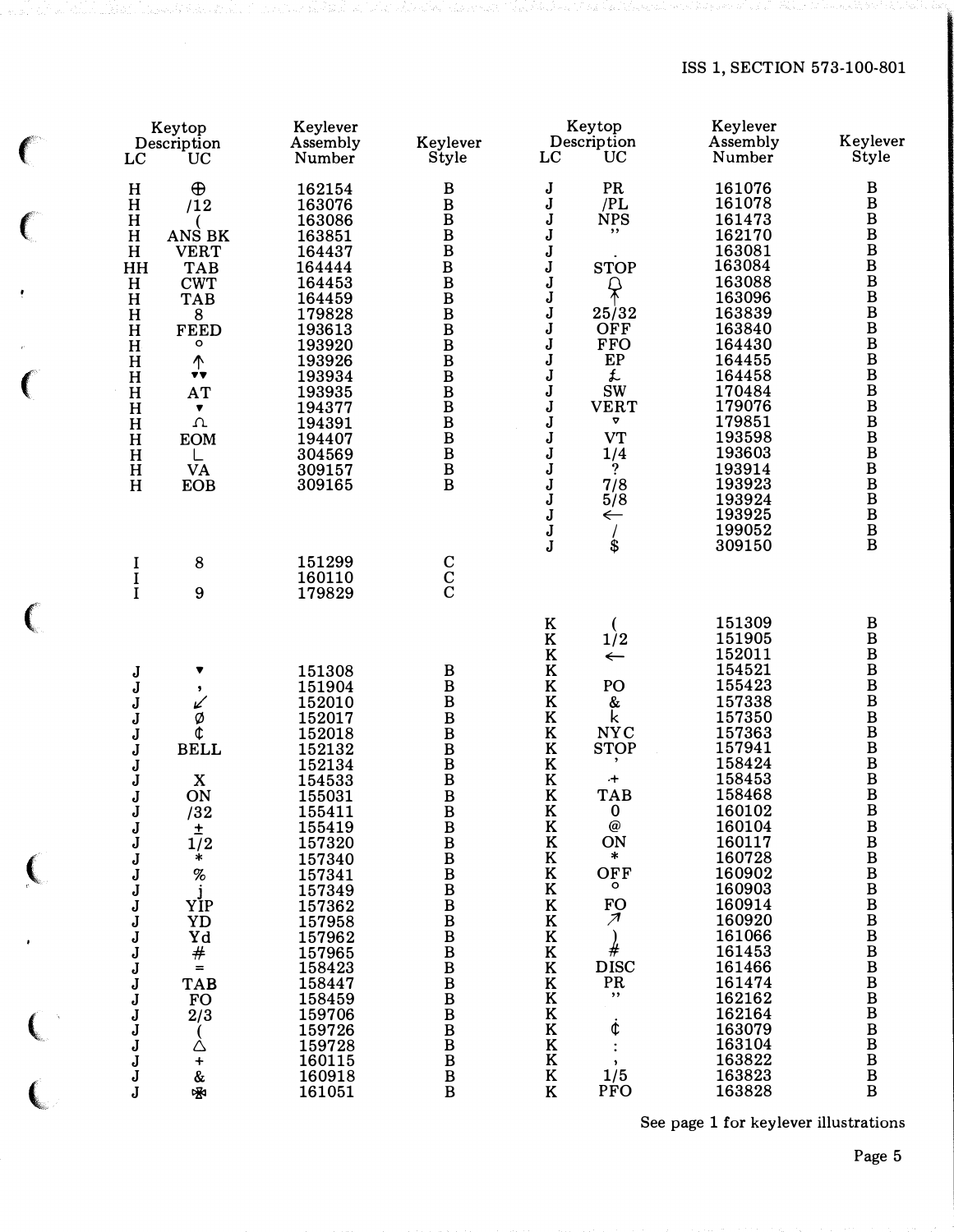| LC                                                                                                                                                                                                      | Keytop<br>Description<br><b>UC</b>                                                                                                                                                                                                            | Keylever<br>Keylever<br>Assembly<br>Number<br><b>Style</b>                                                                                                                                                                                             |                                                                                                                                                                                                                                                                                                                                      | Keytop<br>Description<br>LC<br>UC                                                                                                                                                                                                                                                                                                                                                                   | Keylever<br>Assembly<br>Number                                                                                                                                                                                                               | Keylever<br>Style                                                                                                                                                                                                                               |
|---------------------------------------------------------------------------------------------------------------------------------------------------------------------------------------------------------|-----------------------------------------------------------------------------------------------------------------------------------------------------------------------------------------------------------------------------------------------|--------------------------------------------------------------------------------------------------------------------------------------------------------------------------------------------------------------------------------------------------------|--------------------------------------------------------------------------------------------------------------------------------------------------------------------------------------------------------------------------------------------------------------------------------------------------------------------------------------|-----------------------------------------------------------------------------------------------------------------------------------------------------------------------------------------------------------------------------------------------------------------------------------------------------------------------------------------------------------------------------------------------------|----------------------------------------------------------------------------------------------------------------------------------------------------------------------------------------------------------------------------------------------|-------------------------------------------------------------------------------------------------------------------------------------------------------------------------------------------------------------------------------------------------|
| K<br>$\bf K$<br>$\bf K$<br>$\bf K$<br>$\bf K$<br>$\overline{\textbf{K}}$<br>$\bf K$                                                                                                                     | ï<br>$\stackrel{\$}{\rightarrow}$<br>CG<br>$\ddot{?}$<br>Ù<br>$\%$                                                                                                                                                                            | 163846<br>179846<br>193586<br>193903<br>193915<br>304571<br>309167                                                                                                                                                                                     | B<br>B<br>$\frac{\text{B}}{\text{B}}$<br>$\bar{B}$<br>$B$<br>$\overline{B}$                                                                                                                                                                                                                                                          | L<br>L<br>L<br>ç<br>J                                                                                                                                                                                                                                                                                                                                                                               | 193908<br>193931<br>199042<br>309153                                                                                                                                                                                                         | B<br>$\, {\bf B}$<br>B<br>$\bf{B}$                                                                                                                                                                                                              |
| しししし<br>$\overline{L}$<br>L<br>$\mathbf{L}$<br>L<br>$\mathbf{L}$<br>L<br>$\mathbf L$<br>L<br>L<br>L<br>$\mathbf L$<br>L<br>L<br>L<br>L<br>$\mathbf L$<br>L<br>L                                         | 3/4<br>$\mathcal{L}$<br>1/4<br>0Z<br>&<br>うしん<br><b>ATL</b><br><b>OFF</b><br>2/3<br>$\rlap{/}{\#}$<br>+<br>5/8<br>t<br><b>ERROR</b><br><b>FO</b><br>%<br>*<br><b>BKS</b>                                                                      | 151310<br>151906<br>152012<br>154522<br>155404<br>155429<br>157947<br>157966<br>158425<br>158436<br>158446<br>158449<br>158451<br>159715<br>159731<br>160105<br>160118<br>160127<br>160706<br>160719<br>160727<br>160733<br>160734                     | B<br>$\, {\bf B}$<br>$\, {\bf B}$<br>$\bar{\mathbf{B}}$<br>$\bf{B}$<br>$\bf{B}$<br>$\bf{B}$<br>$\bf{B}$<br>$\bf{B}$<br>$\, {\bf B}$<br>$\, {\bf B}$<br>$\bf{B}$<br>$\, {\bf B}$<br>$\bf{B}$<br>$\mathbf{B}$<br>$\mathbf{B}$<br>$\bf{B}$<br>$\bf{B}$<br>$\bf{B}$<br>$\bf{B}$<br>$\frac{\text{B}}{\text{B}}$                           | M<br><b>STOP</b><br>$\mathbf M$<br>,,<br>M<br>M<br>$\mathbf M$<br>%<br>$\ddot{+}$<br>M<br>M<br>∞<br>M<br>M<br>M<br>M<br>H/P<br>M<br>&<br>11/12<br>M<br><b>FO</b><br>M<br>?<br>M<br>↓<br>$\blacksquare$<br>M<br>*<br>M<br><b>FFD</b><br>M<br>M<br>$\rightarrow$<br>$\blacktriangledown$<br>M<br><b>VT</b><br>M<br>M<br>+<br>M<br>M<br>$\leftarrow$                                                   | 151319<br>152019<br>157335<br>157366<br>157952<br>157954<br>157969<br>158426<br>158432<br>159721<br>160735<br>161058<br>162161<br>162167<br>163095<br>164441<br>193593<br>193595<br>193912<br>194399<br>194404<br>304578<br>309166           | A<br>${\bf A}$<br>A<br>A<br>A<br>A<br>$\mathbf A$<br>A<br>A<br>$\mathbf{A}$<br>A<br>A<br>A<br>$\boldsymbol{\rm{A}}$<br>$\boldsymbol{\mathrm{A}}$<br>$\boldsymbol{\Lambda}$<br>A<br>$\boldsymbol{\mathrm{A}}$<br>A<br>A<br>$\mathbf A$<br>A<br>A |
| L<br>L<br>$\mathbf{L}$<br>L<br>L<br>$\overline{L}$<br>L<br>L<br>$\mathbf L$<br>L<br>L<br>L<br>$\mathbf{L}$<br>L<br>$\mathbf{L}$<br>L<br>L<br>$\mathbf{L}$<br>L<br>L<br>$\mathbf{L}$<br>L<br>L<br>L<br>L | $\mathbf X$<br>—<br><b>PFO</b><br>ON<br>▼<br>CM<br><b>GM</b><br><b>VOID</b><br><b>FFO</b><br><b>BELL</b><br>,,<br>$\leftarrow$<br>@<br>$\pm$<br><b>TAB</b><br><b>STOP</b><br><b>DUPL</b><br>$^\circledR$<br><b>VERT</b><br><b>CLEAR</b><br>SL | 160892<br>160907<br>160910<br>161053<br>161063<br>161065<br>161456<br>161478<br>162150<br>162152<br>162153<br>162165<br>163080<br>163091<br>163098<br>163105<br>163829<br>163836<br>163837<br>163841<br>163847<br>163854<br>164445<br>164452<br>193904 | $\frac{\text{B}}{\text{B}}$<br>$\, {\bf B}$<br>$\bf{B}$<br>$\bf{B}$<br>$\bf{B}$<br>B<br>$\bf{B}$<br>$\bf{B}$<br>$\bf{B}$<br>$\, {\bf B}$<br>$\, {\bf B}$<br>$\, {\bf B}$<br>$\bf{B}$<br>$\bf{B}$<br>$\bf{B}$<br>$\bf{B}$<br>$\bf{B}$<br>$\bf{B}$<br>$\bf{B}$<br>$\, {\bf B}$<br>$\bf{B}$<br>$\, {\bf B}$<br>$\, {\bf B}$<br>$\bf{B}$ | N<br>,<br>7/8<br>N<br>⊕<br>N<br>N<br>N<br><b>OFF</b><br>N<br>N<br><b>FO</b><br>N<br>?<br>N<br>${\bf N}$<br>口<br>#<br>${\bf N}$<br>$\mathbf N$<br>±<br>${\bf N}$<br>$\mathbf n$<br>${\bf N}$<br>*<br><b>START</b><br>N<br>${\bf N}$<br>%<br>$\mathbf N$<br>$\pmb{\&}$<br>$^\text{\textregistered}$<br>N<br>N<br>+<br>$\oplus$<br>${\bf N}$<br>N<br>${\bf N}$<br>${\bf N}$<br>B/L<br>N<br><b>STOP</b> | 151318<br>151910<br>152013<br>152138<br>154526<br>155029<br>155409<br>155412<br>155414<br>155420<br>155424<br>155425<br>157353<br>157357<br>157942<br>157946<br>157949<br>157951<br>157959<br>157970<br>158412<br>158427<br>159720<br>159729 | A<br>A<br>A<br>A<br>$\boldsymbol{\Lambda}$<br>$\mathbf A$<br>A<br>$\mathbf A$<br>A<br>A<br>$\mathbf A$<br>A<br>A<br>A<br>A<br>A<br>A<br>A<br>A<br>A<br>A<br>A<br>A<br>A                                                                         |

See page 1 for keylever illustrations

 $\bigcirc$ 

 $\sim$ 

)

 $\bullet$ 

,,)

 $\rightarrow$ 

;,d)

J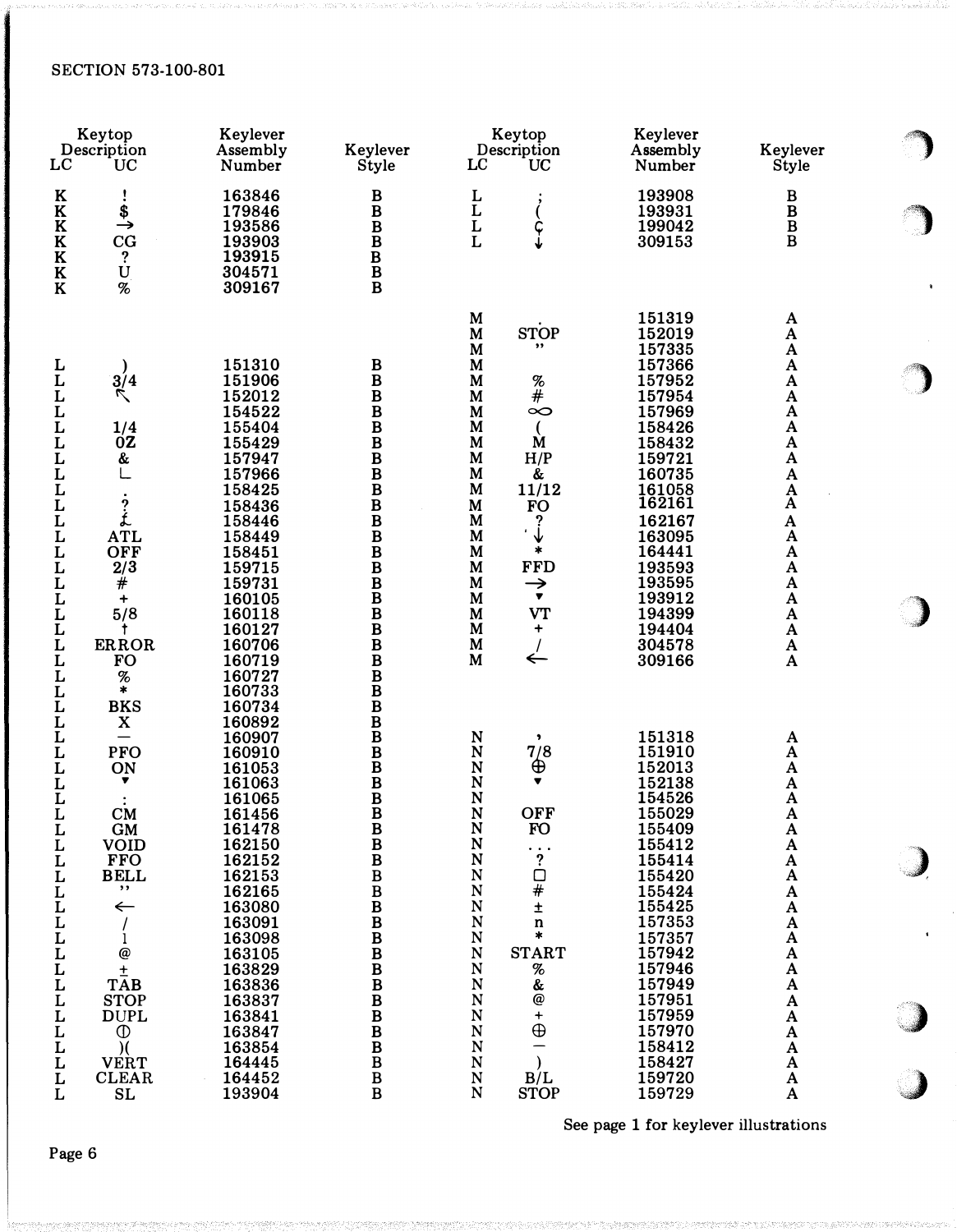## ISS 1, SECTION 573-100-801

| LC                                                                                                                                                                                                                                                                                                                            | Keytop<br>Description<br><b>UC</b>                                                                                                                                                                                                                | Keylever<br>Assembly<br>Number                                                                                                                                                                                                                         | Keylever<br>Style                                                                                                                                                                                                                                                                                                                                                                                                                                                                                                                | LC                                                 | Keytop<br>Description<br>UC                                                                                                                                                                               | Keylever<br>Assembly<br>Number                                                                                                                                                                                           | Keylever<br>Style                                                                                                                                                                                                                                                                                                                                 |
|-------------------------------------------------------------------------------------------------------------------------------------------------------------------------------------------------------------------------------------------------------------------------------------------------------------------------------|---------------------------------------------------------------------------------------------------------------------------------------------------------------------------------------------------------------------------------------------------|--------------------------------------------------------------------------------------------------------------------------------------------------------------------------------------------------------------------------------------------------------|----------------------------------------------------------------------------------------------------------------------------------------------------------------------------------------------------------------------------------------------------------------------------------------------------------------------------------------------------------------------------------------------------------------------------------------------------------------------------------------------------------------------------------|----------------------------------------------------|-----------------------------------------------------------------------------------------------------------------------------------------------------------------------------------------------------------|--------------------------------------------------------------------------------------------------------------------------------------------------------------------------------------------------------------------------|---------------------------------------------------------------------------------------------------------------------------------------------------------------------------------------------------------------------------------------------------------------------------------------------------------------------------------------------------|
| $\mathbf N$<br>$\mathbf N$<br>$\overline{\mathsf{N}}$<br>$\overline{\mathsf{N}}$<br>$\mathbf N$<br>$\overline{\mathsf{N}}$                                                                                                                                                                                                    | $\mathbf{x}^{\prime}$<br>$, \,$<br><b>TAB</b><br>PO                                                                                                                                                                                               | 160720<br>160722<br>160726<br>160729<br>160919<br>161046                                                                                                                                                                                               | A<br>$\boldsymbol{\rm{A}}$<br>$\mathbf A$<br>$\mathbf{A}$<br>$\mathbf A$<br>$\boldsymbol{\mathrm{A}}$                                                                                                                                                                                                                                                                                                                                                                                                                            | $Q$ $Q$                                            | 1<br>$\ast$                                                                                                                                                                                               | 151292<br>170472<br>179845                                                                                                                                                                                               | $\mathbf C$<br>$\overline{\text{c}}$                                                                                                                                                                                                                                                                                                              |
| $\mathbf N$<br>$\mathbf N$<br>$\mathbf N$<br>$\mathbf N$<br>$\mathbf N$<br>$\overline{\mathsf{N}}$<br>$\mathbf N$                                                                                                                                                                                                             | 10/12<br>2/3<br>11/12<br>3/4<br>ON<br>4/5<br>$\mathbb O$                                                                                                                                                                                          | 161059<br>161070<br>161445<br>161447<br>161455<br>161460                                                                                                                                                                                               | $\mathbf{A}$<br>$\boldsymbol{\mathrm{A}}$<br>$\boldsymbol{\mathrm{A}}$<br>$\boldsymbol{\rm{A}}$<br>$\boldsymbol{\mathrm{A}}$<br>$\boldsymbol{\rm{A}}$                                                                                                                                                                                                                                                                                                                                                                            | $\mathbf R$<br>${\bf R}$<br>${\bf R}$<br>${\bf R}$ | $\overline{\mathbf{4}}$<br><b>TAB</b><br><b>FO</b>                                                                                                                                                        | 151295<br>158450<br>170474<br>193601                                                                                                                                                                                     | $\rm{C} \, \rm{C} \, \rm{C} \, \rm{C}$                                                                                                                                                                                                                                                                                                            |
| $\mathbf N$<br>$\mathbf N$<br>$\mathbf N$<br>$\mathbf N$<br>$\overline{\mathsf{N}}$<br>N<br>N<br>$\mathbf N$<br>$\mathbf N$<br>$\overline{\mathsf{N}}$<br>$\mathbf N$<br>N<br>$\mathbf N$<br>$\mathbf N$<br>N<br>$\overline{\mathsf{N}}$<br>$\mathbf N$<br>$\mathbf N$<br>$\mathbf N$<br>$\mathbf N$<br>N<br>N<br>$\mathbf N$ | <b>NPS</b><br>$\mathbf A$<br>7/16<br>¢<br>TR <sub>2</sub><br>$\bf{0}$<br>$\dot{\ominus}$<br>$=$<br>DZ<br>$\geq$<br>5/16<br>$\rightarrow$<br>9<br>$\triangle$<br>$\ddot{\cdot}$<br>$\overline{\phantom{0}}$<br><b>TO</b><br>FB<br>1/4<br>9/16<br>↑ | 161462<br>161469<br>162163<br>162171<br>162174<br>162177<br>162178<br>163077<br>163103<br>163111<br>163825<br>163833<br>164436<br>179065<br>179844<br>179848<br>193588<br>193606<br>193905<br>193917<br>193921<br>194379<br>194392<br>194402<br>199044 | $\boldsymbol{\mathrm{A}}$<br>$\boldsymbol{\mathrm{A}}$<br>$\boldsymbol{\rm{A}}$<br>$\boldsymbol{\mathrm{A}}$<br>$\boldsymbol{\mathrm{A}}$<br>$\boldsymbol{\rm{A}}$<br>$\mathbf{A}$<br>$\boldsymbol{\rm{A}}$<br>$\mathbf{A}$<br>$\mathbf A$<br>$\mathbf{A}$<br>$\boldsymbol{\mathrm{A}}$<br>$\boldsymbol{\mathrm{A}}$<br>$\mathbf A$<br>$\mathbf{A}$<br>$\boldsymbol{\rm{A}}$<br>$\mathbf A$<br>$\mathbf{A}$<br>$\boldsymbol{\rm{A}}$<br>$\mathbf{A}$<br>$\mathbf A$<br>$\mathbf A$<br>$\mathbf{A}$<br>$\mathbf A$<br>$\mathbf A$ | $rac{S}{S}$                                        | <b>BELL</b><br>▼<br>$\mathcal{Q}$<br>ON<br>$\blacktriangleright$<br>S<br>$\#$<br><b>STOP</b><br><b>FO</b><br><b>FLASH</b><br>日にな<br><b>START</b><br><b>TAB</b><br>1/2<br>\$<br>$\alpha$<br>Ţ<br><b>TO</b> | 151303<br>152131<br>154535<br>155030<br>155416<br>157328<br>157351<br>157367<br>158439<br>158445<br>160111<br>160114<br>160716<br>160718<br>160737<br>160738<br>160898<br>161471<br>163108<br>163824<br>163834<br>164443 | B<br>$\, {\bf B}$<br>$\, {\bf B}$<br>$\, {\bf B}$<br>$\, {\bf B}$<br>$\, {\bf B}$<br>$\, {\bf B}$<br>$\, {\bf B}$<br>$\, {\bf B}$<br>$\, {\bf B}$<br>$\, {\bf B}$<br>$\, {\bf B}$<br>$\, {\bf B}$<br>$\, {\bf B}$<br>$\, {\bf B}$<br>$\, {\bf B}$<br>$\, {\bf B}$<br>$\, {\bf B}$<br>$\, {\bf B}$<br>$\, {\bf B}$<br>$\, {\bf B}$<br>$\, {\bf B}$ |
| $\frac{\text{N}}{\text{N}}$<br>$\begin{smallmatrix}0\0\0\0\end{smallmatrix}$                                                                                                                                                                                                                                                  | $\boldsymbol{9}$<br>$\overline{\overline{<}}$                                                                                                                                                                                                     | 304577<br>151300<br>170478<br>179830<br>178655                                                                                                                                                                                                         | $\bf A$<br>$\rm{C}^{\rm C}_{\rm C}$                                                                                                                                                                                                                                                                                                                                                                                                                                                                                              | S<br>S                                             | <b>VTAB</b><br>$^{\copyright}$<br>$\triangle$<br>$\ast$<br>$\begin{array}{c}\n% \\ \varphi \\ \downarrow\n\end{array}$<br>VERT<br>$\bigoplus$<br>$\frac{C}{C}$<br>EOT                                     | 164449<br>164461<br>193594<br>193599<br>193916<br>193919<br>194384<br>194386<br>194389<br>199256<br>304579<br>309158                                                                                                     | $\, {\bf B}$<br>$\, {\bf B}$<br>$\, {\bf B}$<br>B<br>B<br>B<br>B<br>B<br>B<br>B<br>$\frac{B}{B}$<br>$\overline{B}$<br>B                                                                                                                                                                                                                           |
| P P P P P P                                                                                                                                                                                                                                                                                                                   | Ø<br>$\mathbf O$<br>%<br>$^\text{\textregistered}_4$                                                                                                                                                                                              | 151301<br>151901<br>162176<br>170479<br>194406<br>304562                                                                                                                                                                                               | $C$<br>$C$<br>$C$<br>$C$                                                                                                                                                                                                                                                                                                                                                                                                                                                                                                         | $T$<br>T<br>T                                      | $\frac{5}{\text{OFF}}$<br>1/8                                                                                                                                                                             | 309162<br>151296<br>170475<br>179831<br>199046                                                                                                                                                                           | $\rm \frac{C}{C}$                                                                                                                                                                                                                                                                                                                                 |

 $\big($ 

 $\big($ 

€

 $\left($ 

 $\overline{\mathbb{C}}$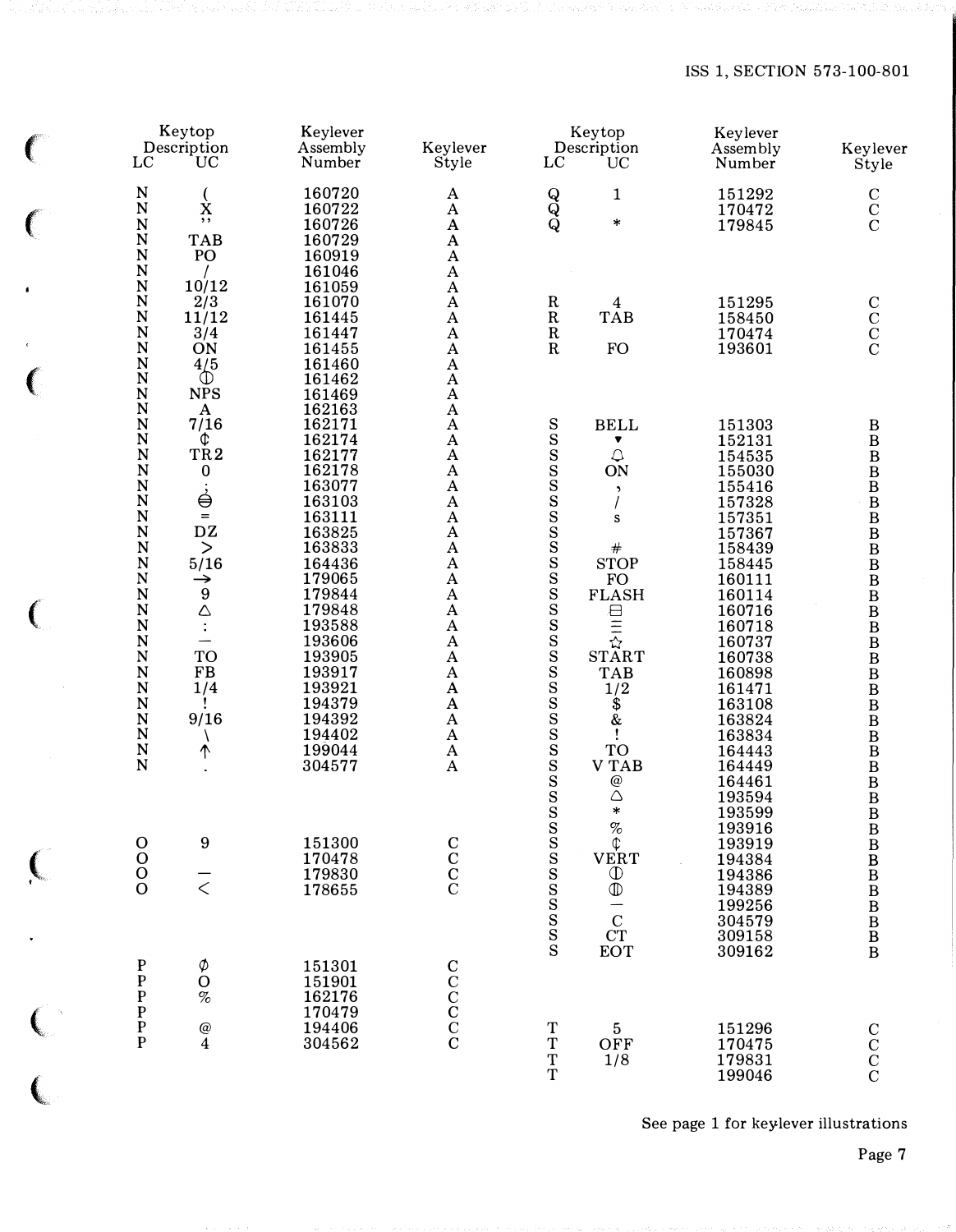| Keytop<br>Description<br>LC<br><b>UC</b>               |                                                                 | Keylever<br>Assembly<br>Number | Keylever<br>Style          | Keytop<br>Description<br>UC<br>LC             | Keylever<br>Assembly<br>Number | Keylever<br>Style                                  |
|--------------------------------------------------------|-----------------------------------------------------------------|--------------------------------|----------------------------|-----------------------------------------------|--------------------------------|----------------------------------------------------|
|                                                        |                                                                 |                                |                            |                                               |                                |                                                    |
| ${\bf U}$                                              | 7                                                               | 151298                         | $\mathbf C$                | $\boldsymbol{\mathrm{V}}$<br>$2-3$            | 162159                         | A                                                  |
| $\mathbf U$                                            | ON                                                              | 159712                         |                            | $\mathbf V$<br><b>IBM</b>                     | 162166                         | $\boldsymbol{\rm{A}}$                              |
| U                                                      | $\ast$                                                          | 159713                         |                            | $\boldsymbol{\mathrm{V}}$<br>1/4              | 162172                         | $\mathbf A$                                        |
| $\mathbf U$                                            | 2/3                                                             | 160925                         |                            | $\ensuremath{\mathbf{V}}$<br>▼                | 163085                         | $\pmb{\mathrm{A}}$                                 |
| $\mathbf U$                                            |                                                                 | 170477                         | $\rm{C}_{C}^{\rm{C}}$      | ₿<br>□<br>$\rm V$                             | 163830                         | $\boldsymbol{\rm{A}}$                              |
| $\mathbf U$                                            | 11/4                                                            | 179832                         |                            | $\rm V$                                       | 163832                         | $\boldsymbol{\rm{A}}$                              |
|                                                        |                                                                 |                                |                            | $\rm V$<br>CR                                 | 163850                         | $\mathbf A$                                        |
|                                                        |                                                                 |                                |                            | $\rm V$                                       | 164439                         | $\pmb{\mathrm{A}}$                                 |
|                                                        |                                                                 |                                |                            | $\boldsymbol{\mathrm{V}}$                     | 164446                         | $\pmb{\mathrm{A}}$                                 |
|                                                        |                                                                 |                                |                            | Ł<br>$\ensuremath{\mathbf{V}}$<br><b>VTAB</b> | 179063                         | $\pmb{\mathrm{A}}$                                 |
| $\vee$                                                 | 7                                                               | 157327                         | $\mathbf C$                | $\rm V$<br>$\boldsymbol{\mathrm{V}}$          | 179078<br>179833               | $\pmb{\mathrm{A}}$<br>$\boldsymbol{\mathsf{A}}$    |
|                                                        |                                                                 |                                |                            | 3/8<br>$\boldsymbol{\mathrm{V}}$<br>咯         | 179850                         | $\boldsymbol{\mathsf{A}}$                          |
|                                                        |                                                                 |                                |                            | $\bar{\$}$<br>$\rm V$                         | 193590                         | $\pmb{\mathrm{A}}$                                 |
|                                                        |                                                                 |                                |                            | $\overline{V}$<br>$\Diamond$                  | 193609                         | $\mathbf A$                                        |
| $\mathbf V$                                            |                                                                 | 151316                         | $\mathbf A$                | HG<br>$\mathbf V$                             | 193906                         | $\mathbf A$                                        |
| $\ensuremath{\mathbf{V}}$                              | 3/8                                                             | 151908                         | $\mathbf A$                | $\rm V$<br>CF                                 | 193918                         | $\boldsymbol{\rm{A}}$                              |
| $\ensuremath{\mathbf{V}}$                              | $^\circledR$                                                    | 152014                         | $\mathbf A$                | $\boldsymbol{\mathrm{V}}$<br>5/8              | 193922                         | $\boldsymbol{\mathsf{A}}$                          |
| $\ensuremath{\text{V}}$                                | %                                                               | 152139                         | $\mathbf A$                | $\overline{V}$<br>Ω                           | 193927                         | $\boldsymbol{\rm{A}}$                              |
| $\ensuremath{\mathbf{V}}$                              |                                                                 | 154524                         | $\mathbf{A}$               | $\ensuremath{\mathbf{V}}$<br>$\mathbf{O}$     | 194388                         | $\boldsymbol{\mathrm{A}}$                          |
| $\ensuremath{\mathbf{V}}$                              | $\ast$                                                          | 155033                         | $\mathbf A$                | $\boldsymbol{\mathrm{V}}$<br>5/16             | 194397                         | $\boldsymbol{\mathsf{A}}$                          |
| $\ensuremath{\mathbf{V}}$                              | $\#$                                                            | 155039                         | $\mathbf A$                | $\boldsymbol{\mathrm{V}}$<br><b>VT</b>        | 199054                         | $\mathbf A$                                        |
| $\boldsymbol{\mathrm{V}}$                              |                                                                 | 155408                         | $\mathbf{A}$               | $\overline{V}$<br>HT                          | 309152                         | $\boldsymbol{\mathrm{A}}$                          |
| $\ensuremath{\text{V}}$                                | <b>TAB</b>                                                      | 155415                         | $\mathbf A$                |                                               |                                |                                                    |
| $\ensuremath{\mathbf{V}}$                              | $\equiv$                                                        | 157325                         | $\mathbf A$                |                                               |                                |                                                    |
| $\ensuremath{\mathbf{V}}$                              | $\updownarrow$                                                  | 157336                         | $\mathbf A$                |                                               |                                |                                                    |
| $\mathbf V$                                            | $\alpha$                                                        | 157361                         | $\mathbf{A}$               |                                               |                                |                                                    |
| $\ensuremath{\text{V}}$                                | $\overline{\mathbf{x}}$                                         | 157943                         | $\mathbf A$                | $\boldsymbol{2}$<br>W                         | 151293                         |                                                    |
| $\ensuremath{\mathbf{V}}$                              | ,,                                                              | 157950                         | $\boldsymbol{\rm{A}}$      | <b>TAB</b><br>W                               | 162169                         | $\begin{smallmatrix}&&1\&C\&C\&C\end{smallmatrix}$ |
| $\ensuremath{\text{V}}$                                | EA                                                              | 157953                         | $\mathbf A$                | W                                             | 170473                         |                                                    |
| $\ensuremath{\text{V}}$                                | $\circ$                                                         | 157960                         | $\mathbf{A}$               | W<br>1/2                                      | 179834                         |                                                    |
| $\ensuremath{\mathbf{V}}$                              | $\mathbb{D}$                                                    | 157971                         | $\mathbf{A}$               |                                               |                                |                                                    |
| $\ensuremath{\mathbf{V}}$                              | $\mathcal{E}$                                                   | 158411                         | $\mathbf A$                |                                               |                                |                                                    |
| $\boldsymbol{\mathrm{V}}$                              |                                                                 | 158415                         | $\mathbf A$                |                                               |                                |                                                    |
| $\ensuremath{\text{V}}$                                | $\,$                                                            | 158428                         | $\mathbf A$                |                                               |                                |                                                    |
| $\mathbf V$                                            | $\pm$                                                           | 158442                         | $\mathbf{A}$               | X                                             | 151314                         | A                                                  |
| $\ensuremath{\mathbf{V}}$                              | 1/2                                                             | 158462                         | $\mathbf A$                | #<br>X                                        | 154529                         | ${\bf A}$                                          |
| $\ensuremath{\mathbf{V}}$                              | ÷                                                               | 158464                         | $\mathbf A$                | X                                             | 157332                         | $\boldsymbol{A}$                                   |
| $\ensuremath{\mathbf{V}}$                              |                                                                 | 159727                         | $\mathbf A$                | X<br><b>FO</b>                                | 158430                         | $\boldsymbol{\mathrm{A}}$                          |
| V                                                      | $\boldsymbol{+}$                                                | 159730                         | $\mathbf A$                | X<br>$\mathbf x$                              | 158466                         | $\boldsymbol{\rm{A}}$                              |
| $\ensuremath{\text{V}}$                                | ?                                                               | 160107                         | $\mathbf{A}$               | ?<br>$\mathbf X$                              | 159701                         | A                                                  |
| $\ensuremath{\text{V}}$                                | PC                                                              | 160130                         | $\mathbf A$                | $_{\rm X}^{\rm X}$<br>$\frac{$1/16}$          | 160913                         | $\mathbf{A}$                                       |
| $\ensuremath{\mathbf{V}}$                              | ▼                                                               | 160710                         | $\mathbf A$                |                                               | 160923                         | $\overline{\mathbf{A}}$                            |
| $\mathbf V$                                            | Ø                                                               | 160712                         | $\mathbf A$                | X<br>CR                                       | 161045                         | $\boldsymbol{\rm{A}}$                              |
| $\ensuremath{\mathbf{V}}$                              | <b>FO</b>                                                       | 160724                         | $\mathbf A$                | $\mathbf X$<br>OFF                            | 161050                         | $\mathbf A$                                        |
| $\mathbf V$                                            | $\rightarrow$                                                   | 160731                         | $\mathbf A$                | $\mathbf X$<br>1/12                           | 161061                         | $\boldsymbol{\mathsf{A}}$                          |
| $\ensuremath{\mathbf{V}}$                              | $\pmb{\nabla} \; \pmb{\nabla}$                                  | 160894                         | $\mathbf A$                | <b>BELL</b><br>X                              | 161465                         | $\boldsymbol{\rm{A}}$                              |
| $\ensuremath{\mathbf{V}}$                              | $\overset{\textcircled{\scriptscriptstyle{0}}}{\triangleright}$ | 160895                         | $\mathbf A$                | $\mathbf X$<br>PCH-2<br>$\ast$                | 161468                         | $\boldsymbol{\mathsf{A}}$                          |
| $\mathbf V$                                            |                                                                 | 160896                         | $\mathbf A$                | $\mathbf X$                                   | 162157<br>162160               | $\boldsymbol{\rm{A}}$                              |
| $\ensuremath{\mathbf{V}}$                              |                                                                 | 160904                         | $\mathbf A$<br>$\mathbf A$ | $_{\rm X}^{\rm X}$<br><b>TAB</b>              | 163093                         | $\boldsymbol{\rm{A}}$<br>$\boldsymbol{\rm{A}}$     |
| $\ensuremath{\mathbf{V}}$                              | 5/12                                                            | 161060<br>161068               | $\mathbf A$                | $\mathbf X$<br>5/16                           | 163838                         | $\mathbf A$                                        |
| $\ensuremath{\mathbf{V}}$<br>$\boldsymbol{\mathrm{V}}$ | $\mathbf F$<br>$\gt$                                            | 161071                         | $\mathbf A$                | $\mathbf X$<br>5/8                            | 179835                         | $\boldsymbol{\mathsf{A}}$                          |
| $\ensuremath{\mathbf{V}}$                              | CC                                                              | 161074                         | $\mathbf A$                | $\mathbf X$<br>↑                              | 193607                         | $\boldsymbol{\rm{A}}$                              |
| $\ensuremath{\mathbf{V}}$                              | 2/5                                                             | 161458                         | $\mathbf A$                | $\mathbf X$<br>D                              | 304574                         | $\mathbf A$                                        |
| $\ensuremath{\mathbf{V}}$                              | <b>FS</b>                                                       | 161461                         | $\mathbf A$                |                                               |                                |                                                    |
| $\ensuremath{\mathbf{V}}$                              | OFF                                                             | 161464                         | $\mathbf A$                |                                               |                                |                                                    |
| $\mathbf V$                                            | P.OFF                                                           | 161470                         | A                          |                                               |                                |                                                    |
| $\mathbf{V}$                                           | ON                                                              | 162156                         | $\mathbf A$                |                                               |                                |                                                    |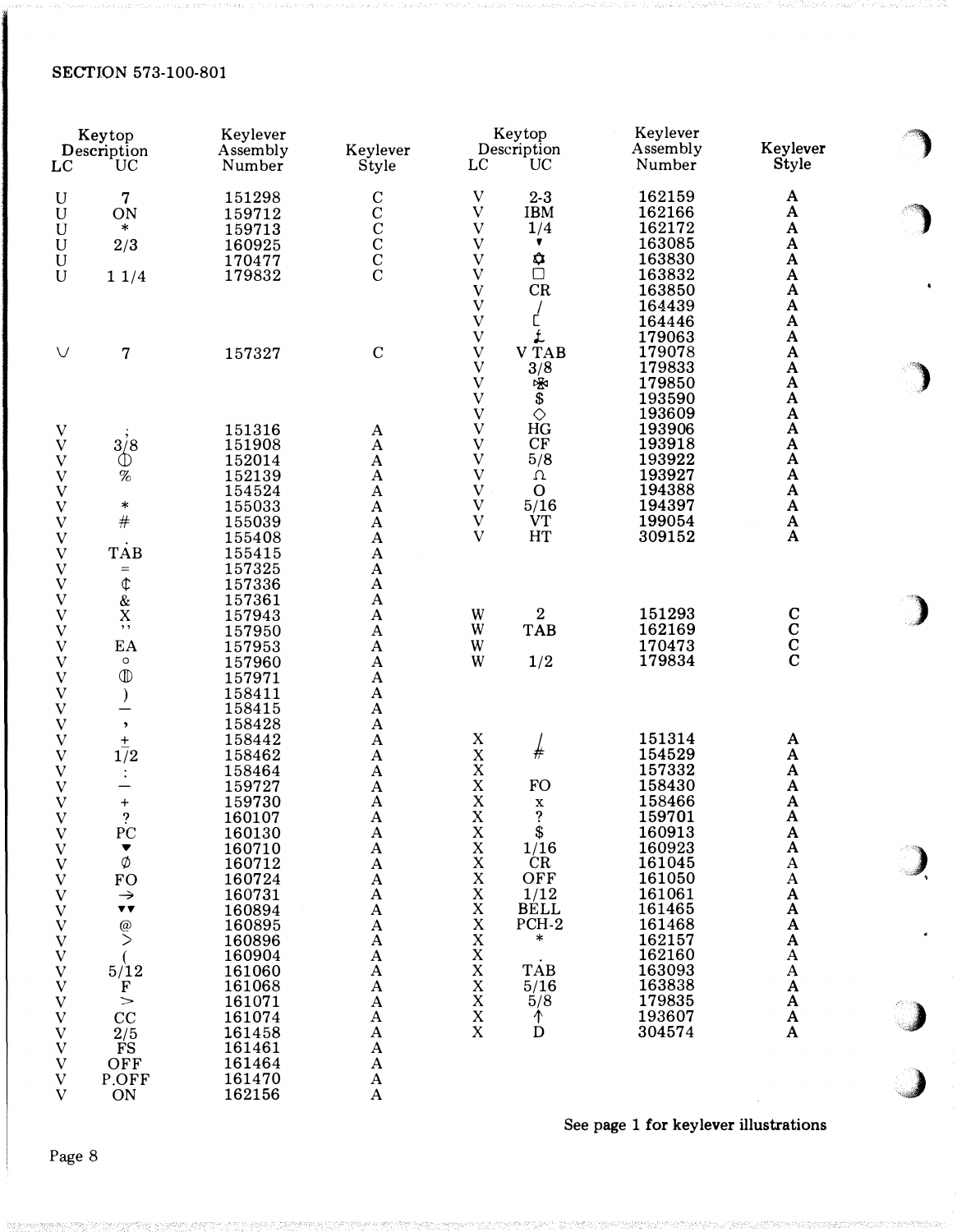# ISS 1, SECTION 573-100-801

|                            | Keytop<br>Description    | Keylever<br>Assembly | Keylever                                    | Keytop<br>Description                                                   | Keylever<br>Assembly     | Keylever                                     |
|----------------------------|--------------------------|----------------------|---------------------------------------------|-------------------------------------------------------------------------|--------------------------|----------------------------------------------|
| LC                         | UC                       | Number               | Style                                       | LC<br>UC                                                                | Number                   | Style                                        |
| $\mathbf Y$<br>Y           | $\bf 6$<br>#             | 151297<br>163092     | $\rm{c}^{\rm{c}}_{\rm{c}}$                  | 5<br>T <sub>5</sub><br>$\ddot{\mathbf{6}}$                              | 304818<br>170465         | D<br>$\mathbf D$                             |
| Y                          |                          | 170476               |                                             | 6<br>T <sub>6</sub>                                                     | 304819                   | $\mathbf D$                                  |
| Y                          | 3/4                      | 179836               |                                             | 7<br>7<br>T7                                                            | 170466<br>304820         | $\mathbf D$<br>$\mathbf D$                   |
|                            |                          |                      |                                             | SM                                                                      | 323165                   | $\mathbf D$                                  |
|                            |                          |                      |                                             | $\begin{array}{c} 78 \\ 88 \\ 8 \end{array}$<br>T <sub>8</sub>          | 170467<br>304821         | $\mathbf D$<br>$\mathbf D$                   |
| Z                          | ,,                       | 151313               | A                                           | EM                                                                      | 323164                   | $\mathbf D$                                  |
| $\frac{z}{z}$              | $\ddot{}$                | 152015<br>152135     | $\mathbf{A}$<br>$\mathbf A$                 | 9<br>$\boldsymbol{9}$<br>$\mathbb{O}$                                   | 170468<br>193596         | $\mathbf D$<br>$\mathbf D$                   |
| ${\bf Z}$                  | <b>TAB</b>               | 155027               | ${\bf A}$                                   | $\boldsymbol{9}$<br>${\rm DN}$                                          | 304822                   | $\mathbf D$                                  |
| $\bar{\text{z}}$           | ON<br><b>OFF</b>         | 155028<br>155032     | $\mathbf{A}$<br>$\mathbf{A}$                | $\bf{0}$<br>PR<br>$\pmb{0}$                                             | 170469<br>199050         | $\mathbf D$<br>$\mathbf D$                   |
| $\bar{z}$                  | $\%$                     | 157337               | $\mathbf A$                                 | $\bf{0}$                                                                | 199051                   | D                                            |
| $\mathbf z$                | <b>VERT</b><br>${\bf z}$ | 157344<br>157352     | $\mathbf{A}$<br>$\mathbf{A}$                |                                                                         |                          |                                              |
| z                          | <b>FO</b>                | 157948               | $\boldsymbol{\rm{A}}$                       |                                                                         |                          |                                              |
| Z<br>$\mathbf{Z}$          | Ţ<br>$\ast$              | 158429<br>158437     | $\mathbf A$<br>$\boldsymbol{\rm{A}}$        | $\pmb{0}$<br>7                                                          | 304563                   | $\mathbf C$                                  |
| ${\bf Z}$                  | 1/3                      | 160106               | $\mathbf{A}$                                | $\mathbf H$<br>$\bf{0}$                                                 | 304564                   | $\mathbf C$                                  |
| $\bar{z}$                  | <b>FS</b><br>o           | 160109<br>160116     | $\boldsymbol{\rm{A}}$<br>$\pmb{\mathrm{A}}$ | WRU                                                                     | 304565<br>304566         | $\frac{B}{B}$                                |
| $\bar{z}$                  | $\pmb{\varpi}$           | 160707               | $\mathbf{A}$                                | $\mathbf R$                                                             | 304567                   |                                              |
| $\overline{\mathbf{z}}$    | <b>FEED</b><br>PCH-1     | 160711<br>161475     | A<br>$\mathbf A$                            | <b>NADUITS</b><br>$\overline{\phantom{a}}$<br><b>BELL</b>               | 304568<br>304570         | $\mathbf{B}$                                 |
| Z                          | #                        | 162155               | $\boldsymbol{\mathsf{A}}$                   |                                                                         | 304572                   | $\boldsymbol{\mathsf{A}}$                    |
| $\bar{z}$<br>$\mathbf z$   | Ö<br><b>FF</b>           | 162168<br>163820     | $\mathbf{A}$<br>$\mathbf{A}$                | F<br>ψ<br>Ω<br>$\overline{\mathsf{V}}$                                  | 304575<br>304576         | A<br>${\bf A}$                               |
| $\bar{z}$                  | <b>STOP</b>              | 163855               | $\mathbf A$                                 |                                                                         |                          |                                              |
| $\bar{z}$                  | ?                        | 164433<br>164463     | $\pmb{\mathrm{A}}$<br>$\mathbf{A}$          |                                                                         |                          |                                              |
| $\bar{z}$                  | 7/8<br>CR                | 179837<br>179841     | $\mathbf{A}$<br>$\boldsymbol{\rm{A}}$       |                                                                         | 151322                   |                                              |
| $\bar{z}$                  | \$                       | 193589               | $\boldsymbol{\mathsf{A}}$                   | (No Symbol)                                                             | 151911                   | A<br>$\boldsymbol{\mathsf{A}}$               |
| $\mathbf z$<br>$\mathbf z$ | $\rightarrow$<br>KP      | 193600<br>193932     | $\boldsymbol{\mathsf{A}}$<br>A              |                                                                         | 152016<br>154534         | $\mathbf A$                                  |
| $\mathbf{Z}$               | $\rm IP$                 | 194375               | $\boldsymbol{\mathsf{A}}$                   | <b>START</b><br>≈                                                       | 155431                   | A<br>A                                       |
| ${\bf Z}$<br>$\mathbf{z}$  | <b>FFO</b><br>VT         | 194400<br>194401     | $\mathbf A$<br>$\boldsymbol{\rm{A}}$        | <b>BELL</b><br>ON                                                       | 157330<br>157333         | $\, {\bf B}$<br>A                            |
| $\mathbf{Z}$               |                          | 304573               | A                                           | $\bullet$<br>$\bullet$                                                  | 158407                   | A                                            |
| Z<br>$\mathbf{Z}$          | &<br>EOT                 | 309160<br>309164     | $\mathbf{A}$                                | $\dot{=}$<br>↓                                                          | 158416<br>158460         | $\mathbf{A}$<br>$\mathbf{B}$<br>$\mathbf{A}$ |
|                            |                          |                      |                                             | <b>TAB</b>                                                              | 158461                   |                                              |
|                            |                          |                      |                                             | &<br>$\bullet$<br>ON                                                    | 158463<br>158467         | $\mathbf A$<br>A                             |
|                            |                          |                      |                                             | <b>OFF</b>                                                              | 160101                   | A                                            |
| 1<br>1                     | PRG.A                    | 170460<br>199047     | D<br>D                                      | Ľ<br>$\qquad \qquad =$<br>$=$                                           | 161047<br>161449         | A<br>A                                       |
| $\mathbf{1}$               | <b>T1</b>                | 304832               | $\mathbf D$                                 | <b>ST</b><br>TD                                                         | 161476                   | A                                            |
| $22233$<br>$333$           | PRG.B                    | 170461<br>199048     | $\mathbf D$<br>$\mathbf D$                  | F.O.<br><b>TAPE</b><br>Λ<br>Λ                                           | <b>®164456</b><br>164465 | D<br>A                                       |
|                            | T <sub>2</sub>           | 304815               | $\mathbf D$                                 | $ON-1$<br>—                                                             | 170471                   | ${\bf D}$                                    |
|                            | PRG.C                    | 170462<br>199049     | $\overline{D}$<br>$\mathbf D$               | $% \mathcal{P}_{\mathrm{C}}\left( \mathcal{P}_{\mathrm{C}}\right)$<br>, | 170485<br>170488         | $\, {\bf B}$<br>${\bf A}$                    |
|                            | T <sub>3</sub>           | 304816               | $\mathbf D$                                 | $, \,$                                                                  | 170489                   | A                                            |
| $\boldsymbol{4}$           | T <sub>4</sub>           | 170463<br>304817     | $\mathbf D$<br>$\mathbf D$                  | CR                                                                      | 170490<br>179849         | ${\bf A}$<br>$\, {\bf B}$                    |
| $\frac{4}{5}$              |                          | 170464               | $\mathbf D$                                 | $\frac{\&}{\equiv}$<br><b>TAB</b>                                       | 193605                   | ${\bf A}$                                    |

® Indicates red keytop

 $\overline{\mathcal{L}}$ 

 $\big($ 

 $\big($ 

 $\left($ 

 $\sim$   $\sim$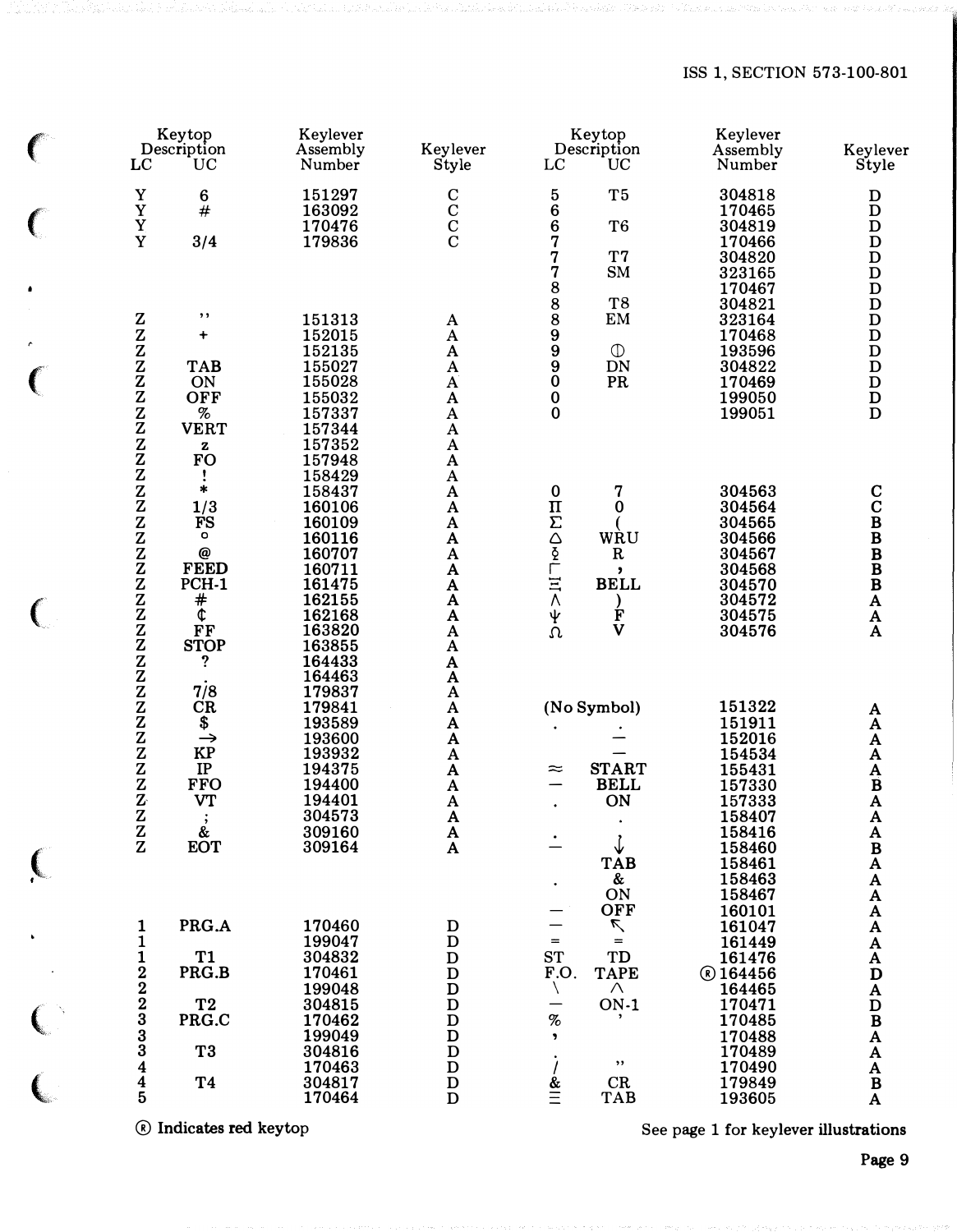| Keytop<br>Description<br><b>LC</b><br><b>UC</b> |    | Keylever<br>Assembly<br>Number | Keylever<br>Style  |                                        | Keylever<br>Assembly<br>Number | Keylever<br>Style                      |  |
|-------------------------------------------------|----|--------------------------------|--------------------|----------------------------------------|--------------------------------|----------------------------------------|--|
| $\ddot{\phantom{a}}$                            | ?  | 199055                         | A                  | LOC LF                                 | @151286                        | D                                      |  |
| O.I.                                            |    | 304824                         | $\mathbf C$        | LOC CR                                 | $Q$ 151287                     | D                                      |  |
| SF                                              | S1 | 304825                         | $\bf{A}$           | <b>KBD UNLK</b>                        | @151288                        | $\mathbf D$                            |  |
|                                                 | CN | 304826                         | $\boldsymbol{A}$   | KBD LOCK                               | <b>@151289</b>                 | ${\rm D}$                              |  |
| $\overline{R}X$                                 | XP | 304830                         | $_{\rm B}^{\rm B}$ | <b>BREAK</b>                           | <b>@151290</b>                 | D                                      |  |
| $\ddot{\phantom{1}}$                            | OM | 305153                         |                    | <b>REPT</b>                            | @151291                        | ${\rm D}$                              |  |
|                                                 |    | 309163                         | $\, {\bf B}$       | CAR RET                                | 151311                         | $\, {\bf B}$                           |  |
|                                                 |    |                                |                    | <b>FIGS</b><br><b>LTRS</b>             | 151312<br>151320               | A<br>A                                 |  |
|                                                 |    |                                |                    | LINE FEED                              | 151321                         | $\bf{A}$                               |  |
|                                                 |    |                                |                    | <b>BREAK</b>                           | 153115                         | ${\bf F}$                              |  |
|                                                 |    |                                |                    | LOC RLF                                | 9153283                        | ${\bf D}$                              |  |
|                                                 |    |                                |                    | LOC BSP                                | @153284                        | ${\bf D}$                              |  |
|                                                 |    |                                |                    | LOC SLF                                | @153285                        | ${\bf D}$                              |  |
|                                                 |    |                                |                    | LINE FEED<br>CAR RET                   | 153444<br>153445               | $\mathbf F$<br>${\bf F}$               |  |
|                                                 |    |                                |                    | <b>START</b>                           | 160123                         | ${\bf D}$                              |  |
|                                                 |    |                                |                    | <b>STOP</b>                            | 160124                         | ${\bf D}$                              |  |
|                                                 |    |                                |                    | ON                                     | 160125                         | $\mathbf D$                            |  |
|                                                 |    |                                |                    | OFF                                    | 160126                         | ${\rm D}$                              |  |
|                                                 |    |                                |                    | <b>TAB</b>                             | 160129                         | $\boldsymbol{A}$<br>$\, {\bf B}$       |  |
|                                                 |    |                                |                    | $CR-LF$<br><b>TFO</b>                  | 160704<br>160709               | ${\rm D}$                              |  |
|                                                 |    |                                |                    | $\oplus$                               | 160714                         | $\mathbf A$                            |  |
|                                                 |    |                                |                    | <b>CTL</b>                             | \$160893                       | D                                      |  |
|                                                 |    |                                |                    | (No Symbol)                            | @160899                        | ${\rm D}$                              |  |
|                                                 |    |                                |                    | U<br><b>TAPE STOP</b>                  | 162145<br>162146               | ${\bf D}$<br>$\mathbf A$               |  |
|                                                 |    |                                |                    | <b>EOM</b>                             | @163106                        | $\mathbf D$                            |  |
|                                                 |    |                                |                    | <b>HERE IS</b>                         | &163852                        | $\mathbf D$                            |  |
|                                                 |    |                                |                    | TAB IN                                 | <b><i>®163853</i></b>          | ${\bf D}$                              |  |
|                                                 |    |                                |                    | <b>BELL</b>                            | 164431<br>\$164434             | $\mathbf A$<br>D                       |  |
|                                                 |    |                                |                    | <b>SEND</b><br>REC                     | @164435                        | ${\bf D}$                              |  |
|                                                 |    |                                |                    | CAN-CEL                                | @164442                        | ${\bf D}$                              |  |
|                                                 |    |                                |                    | HOR TAB                                | 170459                         | ${\bf D}$                              |  |
|                                                 |    |                                |                    | <b>VER TAB</b>                         | 170470                         | ${\rm D}$                              |  |
|                                                 |    |                                |                    | #                                      | 170480<br>170481               | $\mathbf C$<br>$\mathbf C$             |  |
|                                                 |    |                                |                    | $\begin{bmatrix} 3 \\ 0 \end{bmatrix}$ | 170482                         | $\, {\bf B}$                           |  |
|                                                 |    |                                |                    | ${\rm FO}$                             | 170486                         | $\bf A$                                |  |
|                                                 |    |                                |                    | <b>RUB OUT</b>                         | 170491                         | $\boldsymbol{A}$                       |  |
|                                                 |    |                                |                    | <b>SHIFT</b><br>LOC LF                 | 170492<br>$\sqrt[6]{170493}$   | $\mathbf{A}$<br>$\mathbf{A}$           |  |
|                                                 |    |                                |                    | LOC RLF                                | $Q$ 170494                     | A                                      |  |
|                                                 |    |                                |                    | LOC CR                                 | \$170495                       | $\bf{A}$                               |  |
|                                                 |    |                                |                    | LOC BSP                                | @170496                        | A                                      |  |
|                                                 |    |                                |                    | <b>REPT</b>                            | @170497                        | A                                      |  |
|                                                 |    |                                |                    | <b>STOP</b><br><b>SEND</b>             | 170498<br>179820               | ${\bf E}$<br>$\mathbf D$               |  |
|                                                 |    |                                |                    | $\rightarrow$                          | 179840                         | A                                      |  |
|                                                 |    |                                |                    | <b>RUN TD</b>                          | 179852                         | D                                      |  |
|                                                 |    |                                |                    | LOC LF                                 | 192457                         | $\mathbf F$                            |  |
|                                                 |    |                                |                    | LOC CR                                 | 192458                         | $\boldsymbol{\mathrm{F}}$<br>${\bf D}$ |  |
|                                                 |    |                                |                    | <b>BP</b><br>ARL                       | 193614<br>193615               | ${\bf D}$                              |  |
|                                                 |    |                                |                    | TD RUN                                 | 93911                          | ${\bf D}$                              |  |
|                                                 |    |                                |                    | <b>ENTER</b>                           | $Q$ 193913                     | $\mathbf{A}$                           |  |
|                                                 |    |                                |                    | TD START                               | @194378                        | D                                      |  |

 $\circledR$  Indicates red keytop

See page 1 for keylever illustrations

<sup>o</sup>

' "� ··�

 $\big)$ 

 $\hat{\textbf{a}}$ 

)

,,,,)

 $\bullet$ 

·�l

 $\overline{\phantom{a}}$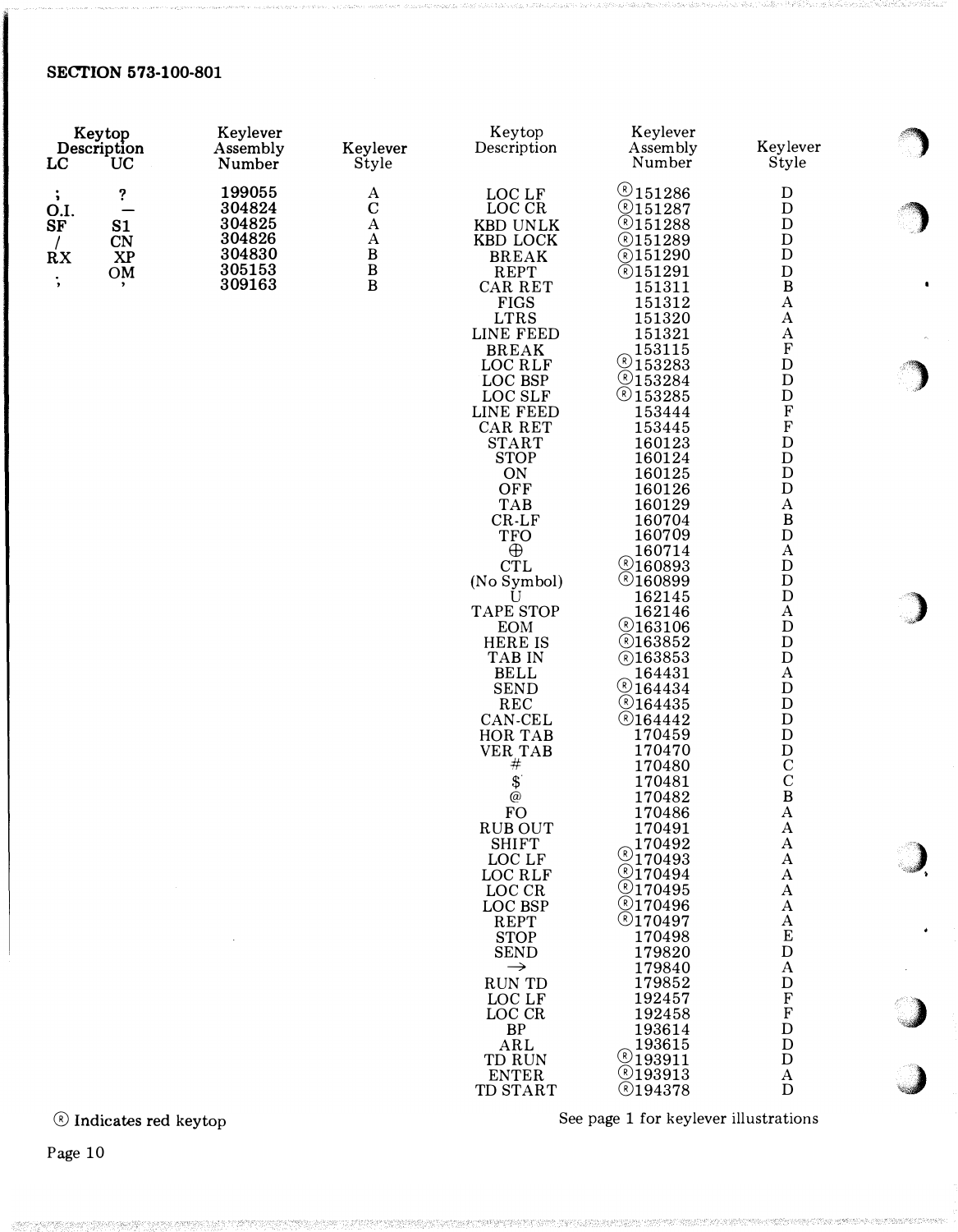| Keytop<br>Description                                                                                                                                                                                              | Keylever<br>Assembly<br>Number                                                                                                                                                 | Keylever<br>Style                                                                                                             | Keytop<br>Description                                                                                                                                                                                                                   | Keytop<br>w/Shaft<br>Number                                                                                                                                              | Style                                                                                          |
|--------------------------------------------------------------------------------------------------------------------------------------------------------------------------------------------------------------------|--------------------------------------------------------------------------------------------------------------------------------------------------------------------------------|-------------------------------------------------------------------------------------------------------------------------------|-----------------------------------------------------------------------------------------------------------------------------------------------------------------------------------------------------------------------------------------|--------------------------------------------------------------------------------------------------------------------------------------------------------------------------|------------------------------------------------------------------------------------------------|
| <b>CR STOP</b><br>RY<br><b>CR START</b><br>CMBR RENG<br><b>ALM RLS</b><br><b>END MSG</b><br><b>FORM</b><br><b>RMKS</b><br>PRO STOP<br>OL<br><b>BACKSPACE</b><br><b>TABTIME</b><br>CR/LF<br>ТX<br><b>CTRL</b><br>BT | 194380<br>@194383<br>194385<br>194408<br>194409<br>194410<br>$\mathcal{O}_{199040}$<br>@199041<br>199043<br>304823<br>304827<br>304828<br>304829<br>304831<br>304852<br>309159 | B<br>D<br>B<br>A<br>A<br>$\mathbf{A}$<br>D<br>D<br>A<br>D<br>$\mathbf C$<br>D<br>$\mathbf C$<br>B<br>$\bf{B}$<br>$\mathbf{A}$ | SOM<br><b>EOA</b><br><b>EOM</b><br><b>FEED OUT</b><br><b>RUB OUT</b><br>TAPE B.SP<br><b>SOL INQ</b><br><b>SOL ORD</b><br><b>EOL</b><br>TAPE F.O.<br>FO<br>H ON<br>D ON<br><b>FLD</b><br><b>STOP</b><br><b>START</b><br><b>CHAR SEND</b> | 144718<br>144719<br>144720<br>144721<br>144722<br>@144723<br>144724<br>144725<br>144726<br>@144727<br>199100<br>199101<br>199102<br>199103<br>199104<br>199105<br>199106 | G<br>G<br>G<br>G<br>G<br>G<br>G<br>G<br>G<br>G<br>G<br>G<br>G<br>$\overline{G}$<br>G<br>G<br>G |
|                                                                                                                                                                                                                    |                                                                                                                                                                                |                                                                                                                               | <b>CHAR DISC</b><br><b>RUN BLIND</b>                                                                                                                                                                                                    | 199107<br>199108                                                                                                                                                         | G<br>G                                                                                         |

 $\epsilon$ 

 $\epsilon$ 

 $\overline{(\ }$ 

 $\epsilon$ 

 $\big($ 

 $\overline{\mathbb{C}}$ 

 $\overline{\mathbb{C}}$ 

See page 1 for keylever and keytop w/shaft illustrations.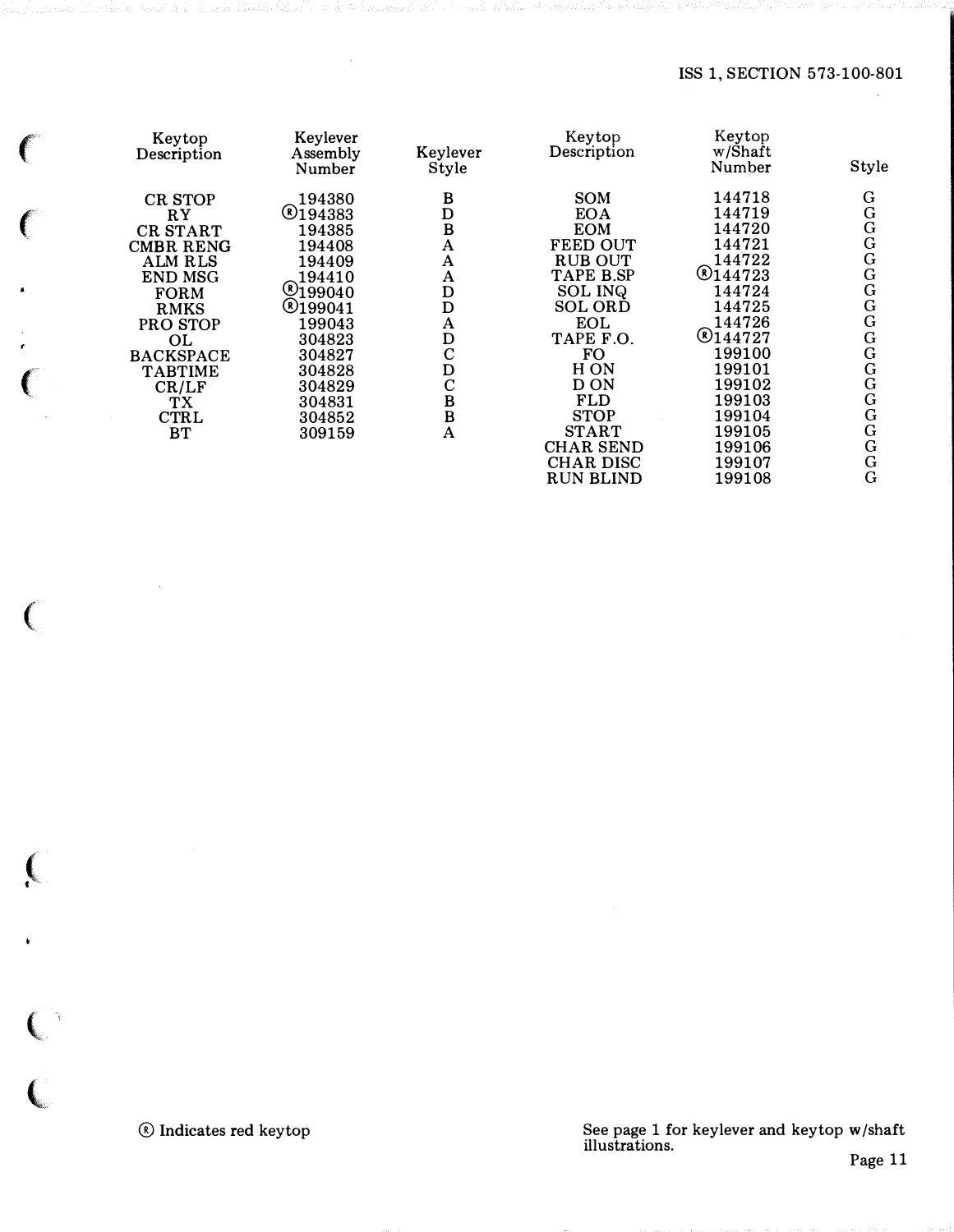## NUMERICAL INDEX

|                  |                                       |                  |                                                    | <b>HOMERIOUT THART</b> |                             |                  |                         |                  |                                          |          |
|------------------|---------------------------------------|------------------|----------------------------------------------------|------------------------|-----------------------------|------------------|-------------------------|------------------|------------------------------------------|----------|
| Part             | Page                                  | Part             | Page                                               | Part                   | Page                        | Part             | Page                    | Part             | Page                                     |          |
|                  | Number Number                         |                  | Number Number                                      | Number Number          |                             |                  | Number Number           |                  | Number Number                            |          |
|                  |                                       |                  |                                                    |                        |                             |                  |                         |                  |                                          |          |
| 144718           |                                       | 152013           | 6                                                  | 155404                 | 6                           | 157354           | $\boldsymbol{2}$        | 158421           | 3                                        |          |
| thru             |                                       | 152014           | 8                                                  | 155405                 | $\boldsymbol{3}$            | 157355           | $\boldsymbol{3}$        | 158422           | 4                                        |          |
| 144727<br>151286 | 11                                    | 152015           | 9                                                  | 155406                 | $\bf{3}$                    | 157356           | $\boldsymbol{4}$        | 158423           | 5                                        |          |
| thru             |                                       | 152016<br>152017 | $\boldsymbol{9}$                                   | 155407<br>155408       | $\boldsymbol{2}$<br>8       | 157357           | 6                       | 158424           | 5                                        |          |
| 151291           | 10                                    | 152018           | 5<br>5                                             | 155409                 | 6                           | 157358<br>thru   |                         | 158425<br>158426 | 6<br>6                                   |          |
| 151292           | 7                                     | 152019           | $\bf 6$                                            | 155410                 | $\bf{3}$                    | 157360           | $\boldsymbol{4}$        | 158427           | 6                                        |          |
| 151293           | $\bf 8$                               | 152020           | 3                                                  | 155411                 | 5                           | 157361           | 8                       | 158428           | 8                                        |          |
| 151294           | $\boldsymbol{3}$                      | 152130           | $\frac{3}{7}$                                      | 155412                 | 6                           | 157362           | $\overline{\mathbf{5}}$ | 158429           | 9                                        | $\gamma$ |
| 151295           | 7                                     | 152131           |                                                    | 155414                 | 6                           | 157363           | 5                       | 158430           | 8                                        |          |
| 151296           | 7                                     | 152132           | 5                                                  | 155415                 | $\, 8$                      | 157364           | $\bf{3}$                | 158431           | 4                                        |          |
| 151297           | 9                                     | 152133           | $\frac{2}{5}$                                      | 155416                 | 7                           | 157365           | $\boldsymbol{2}$        | 158432           | 6                                        |          |
| 151298<br>151299 | 8<br>5                                | 152134<br>152135 | 9                                                  | 155417<br>155418       | $\boldsymbol{2}$<br>$\bf 2$ | 157366           | 6                       | 158433           | 4                                        |          |
| 151300           | 7                                     | 152136           | $\boldsymbol{2}$                                   | 155419                 | ${\bf 5}$                   | 157367<br>157940 | 7<br>$\bf{3}$           | 158434<br>158435 | $\frac{2}{4}$                            |          |
| 151301           | 7                                     | 152138           | $\bf 6$                                            | 155420                 | $\bf 6$                     | 157941           | ${\bf 5}$               | 158436           | 6                                        |          |
| 151302           | $\boldsymbol{2}$                      | 152139           | 8                                                  | 155422                 | 4                           | 157942           | $\bf 6$                 | 158437           |                                          |          |
| 151303           | 7                                     | 153115           | 10                                                 | 155423                 | 5                           | 157943           | 8                       | 158438           | $\frac{9}{2}$                            |          |
| 151304           | 3                                     | 153283           |                                                    | 155424                 | $\bf 6$                     | 157944           | $\frac{2}{2}$           | 158439           | 7                                        |          |
| 151305           | 3                                     | thru             |                                                    | 155425                 | 6                           | 157945           |                         | 158440           | 4                                        |          |
| 151306           | 4                                     | 153285           | 10                                                 | 155426                 | $\boldsymbol{3}$            | 157946           | $\bf 6$                 | 158441           | $\bf{2}$                                 |          |
| 151307<br>151308 | 4                                     | 153444<br>153445 | 10<br>10                                           | 155427<br>155428       | 4<br>$\boldsymbol{2}$       | 157947           | $\bf 6$                 | 158442           |                                          |          |
| 151309           | $\begin{array}{c} 5 \\ 5 \end{array}$ | 154520           | $\bf{3}$                                           | 155429                 | 6                           | 157948<br>157949 | 9<br>6                  | 158443<br>158444 | $\frac{8}{2}$                            |          |
| 151310           | $6\phantom{.}6$                       | 154521           | $\bf 5$                                            | 155430                 | $\bf{3}$                    | 157950           | 8                       | 158445           | 7                                        |          |
| 151311           | 10                                    | 154522           |                                                    | 155431                 | 9                           | 157951           | 6                       | 158446           | 6                                        |          |
| 151312           | 10                                    | 154523           | $\begin{smallmatrix} 6\ 2\ 8\ 2 \end{smallmatrix}$ | 157320                 | 5                           | 157952           | $\bf 6$                 | 158447           | 5                                        |          |
| 151313           | 9                                     | 154524           |                                                    | 157321                 | $\bf{2}$                    | 157953           | $\bf 8$                 | 158448           | 3                                        |          |
| 151314           | 8                                     | 154525           |                                                    | 157322                 | $\bf 3$                     | 157954           | 6                       | 158449           | 6                                        |          |
| 151315<br>151316 | $\boldsymbol{2}$<br>$\bf8$            | 154526           | $\bf 6$                                            | 157323                 | 4                           | 157955           | 4                       | 158450           | 7                                        |          |
| 151317           | $\boldsymbol{2}$                      | 154527<br>154528 | $\boldsymbol{4}$<br>4                              | 157325<br>157326       | $\bf 8$<br>$\boldsymbol{3}$ | 157956<br>157957 | $\bf{3}$                | 158451           | 6                                        |          |
| 151318           | $6\phantom{.0}$                       | 154529           |                                                    | 157327                 | 8                           | 157958           | $\boldsymbol{2}$<br>5   | 158452<br>158453 | $\frac{2}{5}$                            |          |
| 151319           | 6                                     | 154530           | $\begin{smallmatrix} 8\\2 \end{smallmatrix}$       | 157328                 | $\bf 7$                     | 157959           | $\bf 6$                 | 158454           | $\overline{\mathbf{4}}$                  |          |
| 151320           | 10                                    | 154531           | 3                                                  | 157329                 | 2                           | 157960           | $\bf 8$                 | 158455           |                                          |          |
| 151321           | 10                                    | 154532           | $\boldsymbol{4}$                                   | 157330                 | 9                           | 157961           | $\boldsymbol{2}$        | 158456           | $\frac{3}{2}$                            |          |
| 151322           | 9                                     | 154533           | ${\bf 5}$                                          | 157331                 | $\boldsymbol{3}$            | 157962           | ${\bf 5}$               | 158457           | 4                                        |          |
| 151901           | 7                                     | 154534           | 9                                                  | 157332                 | 8                           | 157963           | $\bf 3$                 | 158458           | 4                                        |          |
| 151902<br>151903 | 3<br>4                                | 154535           | 7                                                  | 157333                 | 9                           | 157964           | $\boldsymbol{2}$        | 158459           | 5                                        |          |
| 151904           | 5                                     | 155025<br>155026 | $\boldsymbol{3}$<br>4                              | 157334<br>157335       | $\boldsymbol{2}$<br>6       | 157965<br>157966 | 5<br>6                  | 158460<br>158461 | 9<br>9                                   |          |
| 151905           | 5                                     | 155027           | 9                                                  | 157336                 | 8                           | 157967           | 3                       | 158462           | 8                                        |          |
| 151906           | $\bf 6$                               | 155028           | $\boldsymbol{9}$                                   | 157337                 | $\boldsymbol{9}$            | 157968           | 4                       | 158463           | 9                                        |          |
| 151907           | $\boldsymbol{2}$                      | 155029           | 6                                                  | 157338                 | 5                           | 157969           | 6                       | 158464           | 8                                        |          |
| 151908           | 8                                     | 155030           | 7                                                  | 157339                 | $\bf{2}$                    | 157970           | 6                       | 158465           |                                          |          |
| 151909           | $\overline{2}$                        | 155031           | 5                                                  | 157340                 | 5                           | 157971           | 8                       | 158466           | $\begin{array}{c} 2 \ 8 \ 9 \end{array}$ |          |
| 151910           | 6<br>9                                | 155032           | 9                                                  | 157341                 | 5                           | 158406           | 4                       | 158467           |                                          |          |
| 151911<br>152001 |                                       | 155033<br>155034 | 8                                                  | 157342<br>157343       | $\boldsymbol{2}$<br>2       | 158407<br>158408 | 9                       | 158468           |                                          |          |
| thru             |                                       | 155035           |                                                    | 157344                 | 9                           | 158409           | 4<br>4                  | 158469<br>159701 |                                          |          |
| 152003           | $\boldsymbol{2}$                      | 155036           | $\frac{2}{3}$                                      | 157345                 | $\boldsymbol{2}$            | 158410           | $\boldsymbol{2}$        | 159702           |                                          |          |
| 152004           | 3                                     | 155037           | 4                                                  | 157346                 | $\frac{2}{3}$               | 158411           | 8                       | 159703           | 52824                                    |          |
| 152005           | 3                                     | 155038           | 3                                                  | 157347                 |                             | 158412           | 6                       | 159704           | $\overline{\mathbf{4}}$                  |          |
| 152006           |                                       | 155039           | 8                                                  | 157348                 | 4                           | 158413           | 4                       | 159705           | $\frac{3}{5}$                            |          |
| thru             |                                       | 155040           | 3                                                  | 157349                 | ${\bf 5}$                   | 158414           | 2                       | 159706           |                                          |          |
| 152009<br>152010 | $\boldsymbol{4}$<br>5                 | 155400<br>155401 | 3                                                  | 157350<br>157351       | $\bf{5}$<br>7               | 158415<br>158416 | 8<br>9                  | 159707           | $\overline{\mathbf{4}}$                  |          |
| 152011           | 5                                     | 155402           | 3<br>4                                             | 157352                 | 9                           | 158417           |                         | 159708<br>159709 | $\frac{2}{3}$                            |          |
| 152012           | 6                                     | 155403           | 4                                                  | 157353                 | 6                           | thru             |                         | 159710           | $\overline{\mathbf{4}}$                  |          |
|                  |                                       |                  |                                                    |                        |                             | 158420           | $\boldsymbol{2}$        |                  |                                          |          |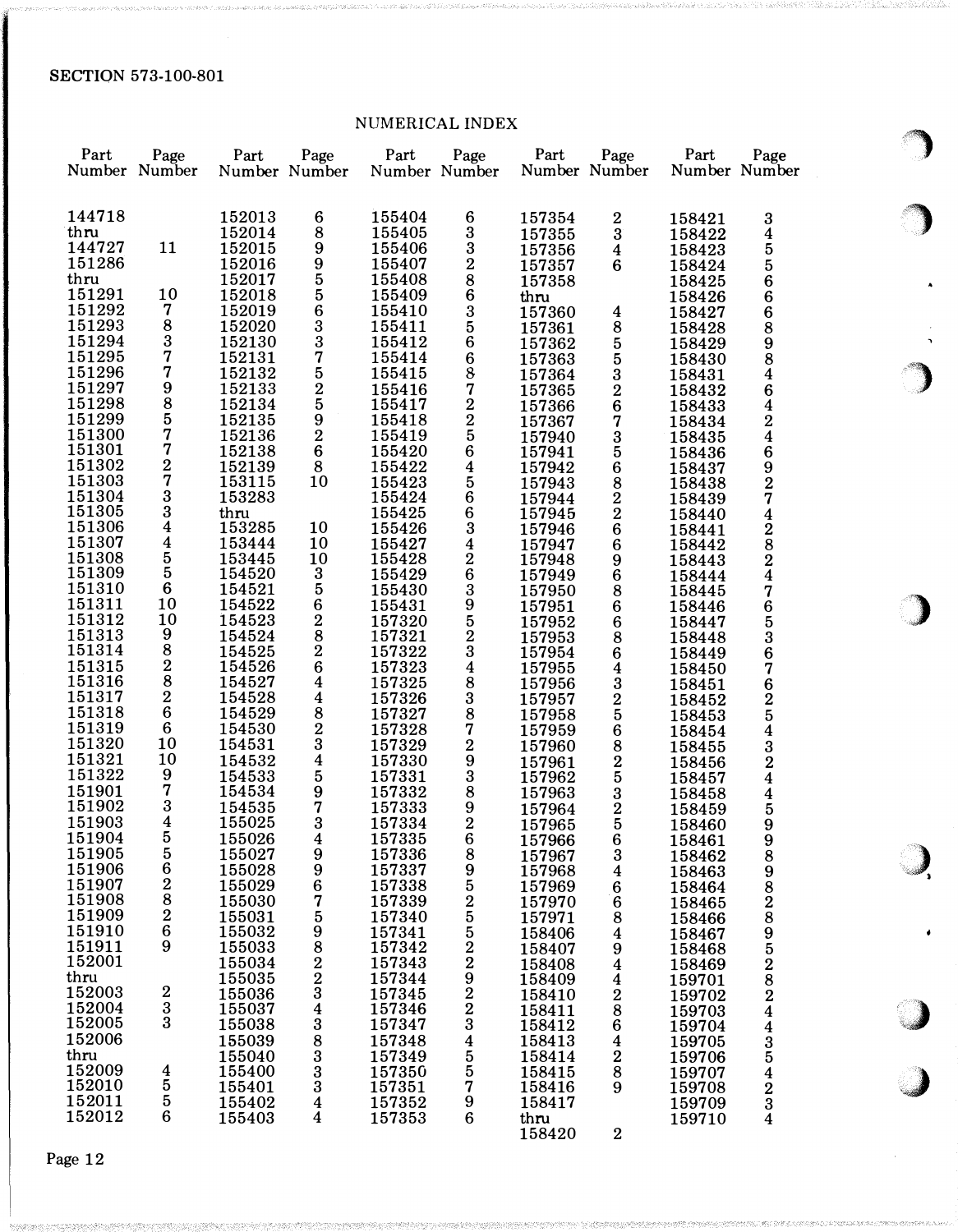# NUMERICAL INDEX (Continued)

 $\left($ 

 $\left($ 

 $\left($ 

 $\big($ 

|            |                       |                                            |                       |                                       |                  | NOMBRIOND INDEX (Committee)                            |                  |                                            |                  |                       |
|------------|-----------------------|--------------------------------------------|-----------------------|---------------------------------------|------------------|--------------------------------------------------------|------------------|--------------------------------------------|------------------|-----------------------|
| $\big($    | Part<br>Number Number | Page                                       | Part<br>Number Number | Page                                  | Part             | Page<br>Number Number                                  | Part             | Page<br>Number Number                      | Part             | Page<br>Number Number |
| $\epsilon$ | 159711                | $\bf{2}$                                   | 160710                | 8                                     | 160920           |                                                        | 161464           | 8                                          | 163083           | 4                     |
|            | 159712                | $\begin{array}{c} 8 \\ 8 \end{array}$      | 160711                | 9                                     | 160921           | $\begin{array}{c} 5 \\ 3 \end{array}$                  | 161465           | 8                                          | 163084           | ${\bf 5}$             |
|            | 159713                |                                            | 160712                | 8                                     | 160922           | $\frac{2}{8}$                                          | 161466           | $\bf 5$                                    | 163085           |                       |
|            | 159714                | $\bf{2}$                                   | 160713                | $\boldsymbol{4}$                      | 160923           |                                                        | 161467           | $\boldsymbol{3}$                           | 163086           | 8535426983653632327   |
| ś.         | 159715                | $\frac{6}{2}$                              | 160714                | 10                                    | 160924           |                                                        | 161648           | $\bf 8$                                    | 163087           |                       |
|            | 159716                |                                            | 160715                | $\bf{2}$                              | 160925           | $\begin{array}{c}\n 3 \\  8 \\  2 \\  8\n \end{array}$ | 161469           | 7                                          | 163088           |                       |
|            | 159717                |                                            | 160716                | $\frac{7}{3}$                         | 160926           |                                                        | 161470           | 8                                          | 163089           |                       |
|            | 159718                |                                            | 160717                |                                       | 161045           |                                                        | 161471           | 7                                          | 163090           |                       |
| ٠          | 159719                | $\begin{array}{c} 2 \\ 3 \\ 6 \end{array}$ | 160718                | 7                                     | 161046           | $\begin{array}{c} 7 \\ 9 \\ 3 \\ 4 \end{array}$        | 161472           | $\begin{array}{c} 3 \\ 5 \\ 9 \end{array}$ | 163091           |                       |
|            | 159720                |                                            | 160719                | $\frac{6}{7}$                         | 161047           |                                                        | 161473           |                                            | 163092           |                       |
| $\big($    | 159721                | 6<br>3                                     | 160720                |                                       | 161048           |                                                        | 161474           |                                            | 163093           |                       |
|            | 159722                |                                            | 160721                | $\frac{2}{7}$                         | 161049           |                                                        | 161475           |                                            | 163094           |                       |
|            | 159723                |                                            | 160722                |                                       | 161050           | $\begin{array}{c} 8 \\ 5 \end{array}$                  | 161476           | 9                                          | 163095           |                       |
|            | thru<br>159725        | $\boldsymbol{4}$                           | 160723                | $\frac{2}{8}$<br>$\frac{8}{7}$        | 161051           |                                                        | 161477           | $\boldsymbol{4}$                           | 163096           |                       |
|            | 159726                | 5                                          | 160724                |                                       | 161052           | $\frac{3}{6}$                                          | 161478           | $\bf 6$                                    | 163097           |                       |
|            | 159727                | 8                                          | 160725<br>160726      |                                       | 161053           |                                                        | 161480           | $\bf{3}$                                   | 163098           |                       |
|            | 159728                | ${\bf 5}$                                  | 160727                |                                       | 161054           | $\frac{2}{3}$                                          | 162145           | 10                                         | 163099           |                       |
|            | 159729                | $\bf 6$                                    | 160728                | 6<br>5                                | 161055           |                                                        | 162146<br>162147 | 10<br>$\boldsymbol{4}$                     | 163100           |                       |
|            | 159730                |                                            | 160729                | 7                                     | 161056<br>161058 | $\frac{3}{6}$                                          | 162148           | $\bf{3}$                                   | 163101           |                       |
|            | 159731                | $\begin{array}{c} 8 \\ 6 \\ 3 \end{array}$ | 160730                | 4                                     | 161059           | 7                                                      | 162149           |                                            | 163102           |                       |
|            | 159732                |                                            | 160731                |                                       | 161060           |                                                        | 162150           | $\frac{2}{6}$                              | 163103<br>163104 | 5                     |
|            | 160100                | 3                                          | 160732                | $\begin{array}{c} 8 \\ 3 \end{array}$ | 161061           |                                                        | 162151           |                                            | 163105           | $\bf 6$               |
|            | 160101                |                                            | 160733                |                                       | 161062           |                                                        | 162152           | $\frac{3}{6}$                              | 163106           | 10                    |
|            | 160102                |                                            | thru                  |                                       | 161063           | 88826                                                  | 162153           | $\bf 6$                                    | 163107           | $\bf{2}$              |
| $\big($    | 160103                | $\frac{9}{5}$                              | 160735                | $\bf 6$                               | 161064           | $\bf{3}$                                               | 162154           | 5                                          | 163108           | 7                     |
|            | 160104                | $\overline{\mathbf{5}}$                    | 160736                |                                       | 161065           | 6                                                      | 162155           | $\boldsymbol{9}$                           | 163110           |                       |
|            | 160105                | 6                                          | 160737                | $\frac{4}{7}$                         | 161066           | 5                                                      | 162156           | $\bf8$                                     | 163111           | $\frac{3}{7}$         |
|            | 160106                | $\tilde{9}$                                | 160738                | 7                                     | 161067           | 4                                                      | 162157           | $\bf8$                                     | 163820           |                       |
|            | 160107                | 8                                          | 160739                | 4                                     | 161068           |                                                        | 162158           | 3                                          | 163821           | 9<br>3<br>5           |
|            | 160108                | $\begin{array}{c} 2 \\ 9 \\ 5 \end{array}$ | 160891                | $\boldsymbol{4}$                      | 161069           | $\begin{array}{c} 8 \\ 3 \end{array}$                  | 162159           | $\bar{8}$                                  | 163822           |                       |
|            | 160109                |                                            | 160892                | $6\phantom{1}6$                       | 161070           | 7                                                      | 162160           | 8                                          | 163823           |                       |
|            | 160110                |                                            | 160893                | 10                                    | 161071           | 8                                                      | 162161           | $\bf 6$                                    | 163824           | $\frac{5}{7}$         |
|            | 160111                | 7                                          | 160894                |                                       | 161072           | $\overline{3}$                                         | 162162           | 5                                          | 163825           | 7                     |
|            | 160112                | $\frac{3}{3}$                              | thru                  |                                       | 161073           | 4                                                      | 162163           | 7                                          | 163826           |                       |
|            | 160113                |                                            | 160896                | 8                                     | 161074           | $\begin{array}{c} 8 \\ 3 \end{array}$                  | 162164           | 5                                          | 163827           | $\frac{3}{2}$ 5       |
|            | 160114                | 7                                          | 160897                | $\bf{2}$                              | 161075           |                                                        | 162165           | $\bf 6$                                    | 163828           |                       |
|            | 160115                | 5                                          | 160898                | 7                                     | 161076           | $\overline{\mathbf{5}}$                                | 162166           | 8                                          | 163829           | 6                     |
|            | 160116                | $\boldsymbol{9}$                           | 160899                | 10                                    | 161077           | $\bf{3}$                                               | 162167           | 6                                          | 163830           | 8                     |
|            | 160117<br>160118      | 5                                          | 160900                | 3                                     | 161078           | 5                                                      | 162168           | 9                                          | 163832           | 8                     |
|            | 160119                | 6                                          | 160901                | 4                                     | 161079           | 2                                                      | 162169           | 8                                          | 163833           | 7                     |
| $\big($    | 160120                | $\frac{4}{4}$                              | 160902<br>160903      | 5<br>5                                | 161080           | 4                                                      | 162170           | 5                                          | 163834           | 7                     |
|            | 160121                | $\bf{2}$                                   | 160904                |                                       | 161445           | 7                                                      | 162171           | 7                                          | 163835           | $\bf{2}$              |
|            | 160122                | $\overline{2}$                             | 160905                | $\frac{8}{2}$                         | 161446<br>161447 | $\bf{2}$<br>7                                          | 162172<br>162173 | 8<br>$\bf{2}$                              | 163836           | 6                     |
|            | 160123                |                                            | 160906                |                                       | 161449           | 9                                                      | 162174           | 7                                          | 163837           |                       |
|            | thru                  |                                            | 160907                | 6                                     | 161450           | 4                                                      | 162175           | 4                                          | 163838<br>163839 |                       |
|            | 160126                | 10                                         | 160908                | 4                                     | 161452           | 4                                                      | 162176           |                                            | 163840           |                       |
|            | 160127                | $6\phantom{1}6$                            | 160909                | 4                                     | 161453           | 5                                                      | thru             |                                            | 163841           |                       |
|            | 160128                | $\boldsymbol{4}$                           | 160910                | 6                                     | 161454           | 3                                                      | 162178           | 7                                          | 163842           |                       |
|            | 160129                | 10                                         | 160911                | 4                                     | 161455           | 7                                                      | 162179           | 4                                          | 163843           | 685562344             |
|            | 160130                | 8                                          | 160912                | $\bf{2}$                              | 161456           | 6                                                      | 162180           | 4                                          | 163844           |                       |
| $\big($    | 160131                | 4                                          | 160913                | 8                                     | 161457           | 3                                                      | 163076           | 5                                          | 163845           |                       |
|            | 160704                | 10                                         | 160914                |                                       | 161458           | 8                                                      | 163077           | 7                                          | 163846           |                       |
|            | 160705                | $\boldsymbol{4}$                           | 160915                | 5<br>3                                | 161459           | $\bf{2}$                                               | 163078           | $\bf{2}$                                   | 163847           |                       |
|            | 160706                | $6\phantom{1}6$                            | 160916                | 3                                     | 161460           | 7                                                      | 163079           | $\mathbf 5$                                | 163848           |                       |
|            | 160707                | 9                                          | 160917                | $\bf{2}$                              | 161461           | 8                                                      | 163080           | $\bf 6$                                    | 163849           | 6623                  |
|            | 160708                | $\boldsymbol{4}$                           | 160918                | 5                                     | 161462           | 7                                                      | 163081           | $\bf{5}$                                   | 163850           | $\bf8$                |
|            | 160709                | 10                                         | 160919                | 7                                     | 161463           | $\bf{2}$                                               | 163082           | $\bf{2}$                                   | 163851           | 5                     |